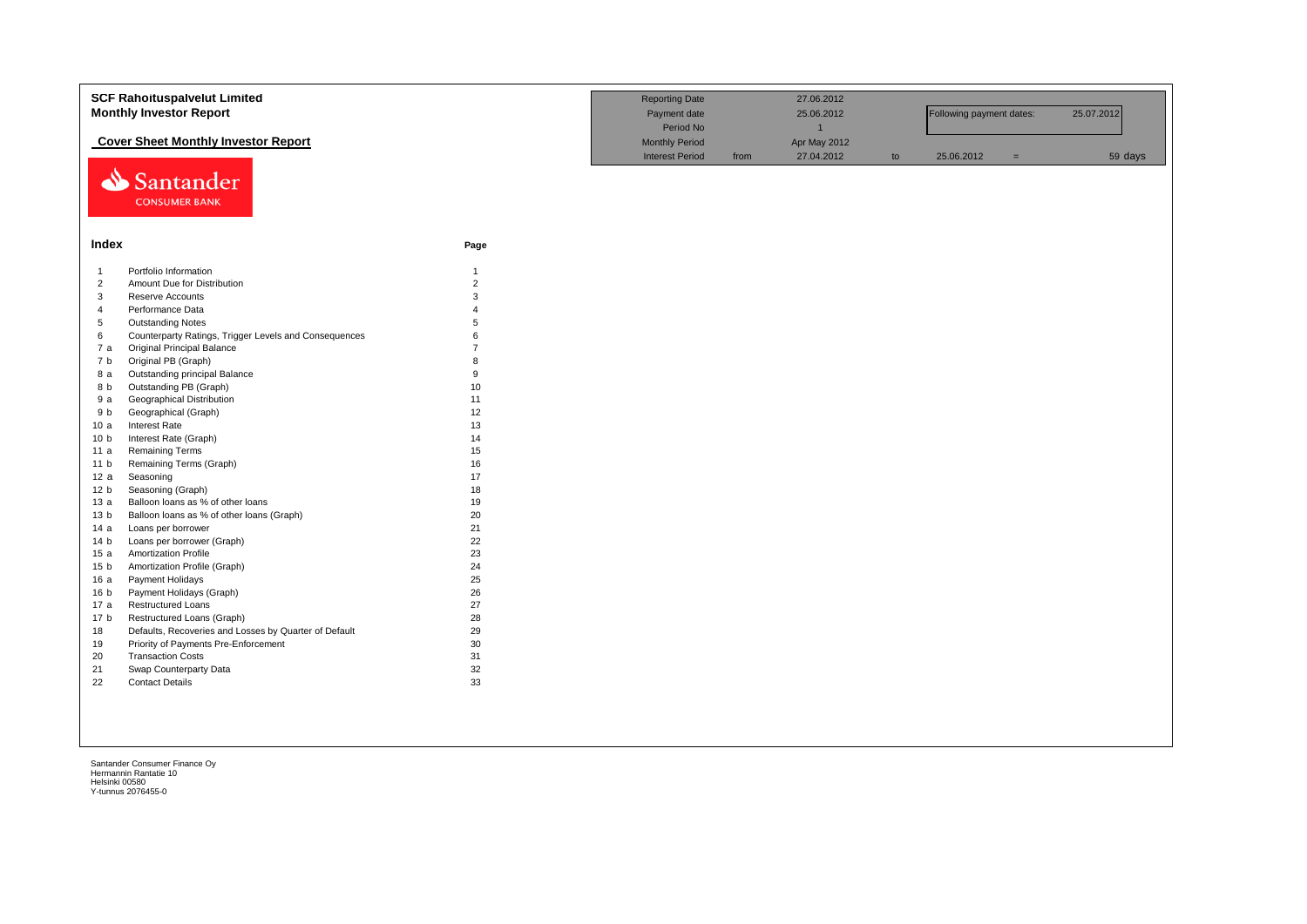| <b>SCF Rahoituspalvelut Limited</b><br><b>Monthly Investor Report</b>            |                               | <b>Reporting Date</b><br>Payment date                        |      | 27.06.2012<br>25.06.2012   |                   |         |
|----------------------------------------------------------------------------------|-------------------------------|--------------------------------------------------------------|------|----------------------------|-------------------|---------|
| 1. Portfolio Information                                                         |                               | Period No<br><b>Monthly Period</b><br><b>Interest Period</b> | from | Apr May 2012<br>27.04.2012 | to $25.06.2012 =$ | 59 days |
| Santander<br><b>CONSUMER BANK</b>                                                |                               |                                                              |      |                            |                   |         |
|                                                                                  | <b>Current Period</b>         |                                                              |      |                            |                   |         |
|                                                                                  | <b>Aggregated Outstanding</b> |                                                              |      |                            |                   |         |
| <b>Outstanding receivables</b>                                                   | <b>Principal Amount</b>       |                                                              |      |                            |                   |         |
| <b>Opening balance</b>                                                           | 481 957 657,39 EUR            |                                                              |      |                            |                   |         |
| Scheduled Loan Principal Repayments                                              | 17 372 053,18 EUR             |                                                              |      |                            |                   |         |
| Prepayments                                                                      | 17 840 815,33 EUR             |                                                              |      |                            |                   |         |
| <b>Deemed Collections</b>                                                        | 33 484,55 EUR                 |                                                              |      |                            |                   |         |
| <b>Total Principal Payments Received</b>                                         | 35 246 353,06                 |                                                              |      |                            |                   |         |
| Additional Loss due to government valuation                                      | 0,00 EUR                      |                                                              |      |                            |                   |         |
| New Defaulted Auto Loans in Period                                               | 0,00 EUR                      |                                                              |      |                            |                   |         |
| <b>Total New Defaults</b>                                                        |                               |                                                              |      |                            |                   |         |
| <b>Closing Balance</b>                                                           | 446 711 304,33 EUR            |                                                              |      |                            |                   |         |
|                                                                                  |                               |                                                              |      |                            |                   |         |
| <b>Total revenue collections</b>                                                 |                               |                                                              |      |                            |                   |         |
| Revenue and fees received on loan balances                                       | 3781 176,22 EUR               |                                                              |      |                            |                   |         |
| recoveries on loans in default                                                   | 0,00                          |                                                              |      |                            |                   |         |
| of which proceeds from bad debt sales                                            | 0,00                          |                                                              |      |                            |                   |         |
| of which due to proceeds exceeding valuation<br>Total revenue received in period | 0,00 EUR<br>3781 176,22 EUR   |                                                              |      |                            |                   |         |
|                                                                                  |                               |                                                              |      |                            |                   |         |
| # Loans                                                                          |                               |                                                              |      |                            |                   |         |
| At beginning of period                                                           | 45 133 Loans                  |                                                              |      |                            |                   |         |
| Paid in full                                                                     | 1688 Loans                    |                                                              |      |                            |                   |         |
| Repurchased (Deemed Collections)                                                 | 3 Loans                       |                                                              |      |                            |                   |         |
| New loans into Default                                                           | Loans<br>$\sim$               |                                                              |      |                            |                   |         |
| of which required payment to customer upon valuation                             |                               |                                                              |      |                            |                   |         |
| At end of period                                                                 | 43 442 Loans                  |                                                              |      |                            |                   |         |
| Weighted Average Loan Return                                                     | 6,11%                         |                                                              |      |                            |                   |         |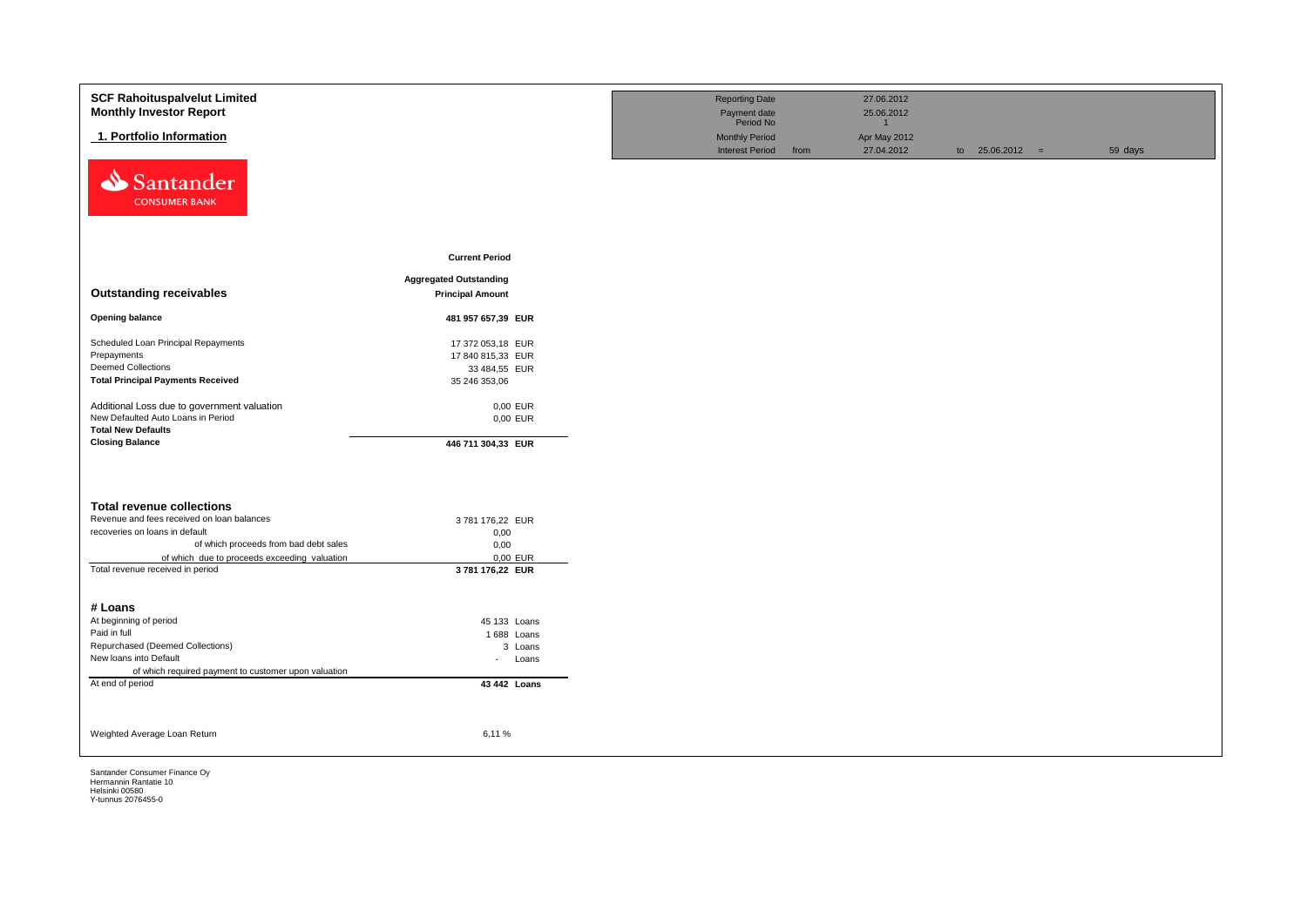| 2. Amount Due for Distribution<br>Santander<br><b>CONSUMER BANK</b>        |                       | <b>Monthly Period</b><br><b>Interest Period</b> | from | Apr May 2012<br>27.04.2012 | to | 25.06.2012 | $=$ | 59 days |
|----------------------------------------------------------------------------|-----------------------|-------------------------------------------------|------|----------------------------|----|------------|-----|---------|
|                                                                            |                       |                                                 |      |                            |    |            |     |         |
|                                                                            |                       |                                                 |      |                            |    |            |     |         |
| <b>Purchaser Available Distribution Amount</b>                             | <b>Current Period</b> |                                                 |      |                            |    |            |     |         |
| a. Collections (Principal, interest, and fee etc)                          | 39 027 529,28 EUR     |                                                 |      |                            |    |            |     |         |
| b. Stamp Duty, Taxes, Liabilities etc. Paid by the Seller to the Purchaser | 0,00 EUR              |                                                 |      |                            |    |            |     |         |
| c. Default, Interest, Indemnities etc Paid by the Seller to the Purchaser  | 0,00 EUR              |                                                 |      |                            |    |            |     |         |
| d. Other amounts Paid by the Seller to the Purchaser                       | 0,00 EUR              |                                                 |      |                            |    |            |     |         |
| e. Interest Earned by the Purchaser                                        | 0,00 EUR              |                                                 |      |                            |    |            |     |         |
| <b>Total Amount for Purchaser Available Distribution Amount</b>            | 39 027 529,28 EUR     |                                                 |      |                            |    |            |     |         |
| <b>Issuer Available Distribution Amount</b>                                | <b>Current Period</b> |                                                 |      |                            |    |            |     |         |
| a. Amounts due to Issuer from Purchaser under the Loan Agreement           | 38 640 379,48 EUR     |                                                 |      |                            |    |            |     |         |
| b. Reserve Fund                                                            | 7 229 385,00 EUR      |                                                 |      |                            |    |            |     |         |
| c. Swap counterparty payment to the Issuer                                 | 125 844,04 EUR        |                                                 |      |                            |    |            |     |         |
| d. Drawings under the Liquidity Facility                                   | 0,00 EUR              |                                                 |      |                            |    |            |     |         |
| e. Interest Earned by the Issuer                                           | 23 341,23 EUR         |                                                 |      |                            |    |            |     |         |
| Total Amount for Issuer Available Distribution Amount                      | 46 018 949,75 EUR     |                                                 |      |                            |    |            |     |         |
|                                                                            |                       |                                                 |      |                            |    |            |     |         |
|                                                                            |                       |                                                 |      |                            |    |            |     |         |
|                                                                            |                       |                                                 |      |                            |    |            |     |         |
|                                                                            |                       |                                                 |      |                            |    |            |     |         |
|                                                                            |                       |                                                 |      |                            |    |            |     |         |
|                                                                            |                       |                                                 |      |                            |    |            |     |         |
|                                                                            |                       |                                                 |      |                            |    |            |     |         |
|                                                                            |                       |                                                 |      |                            |    |            |     |         |
|                                                                            |                       |                                                 |      |                            |    |            |     |         |
|                                                                            |                       |                                                 |      |                            |    |            |     |         |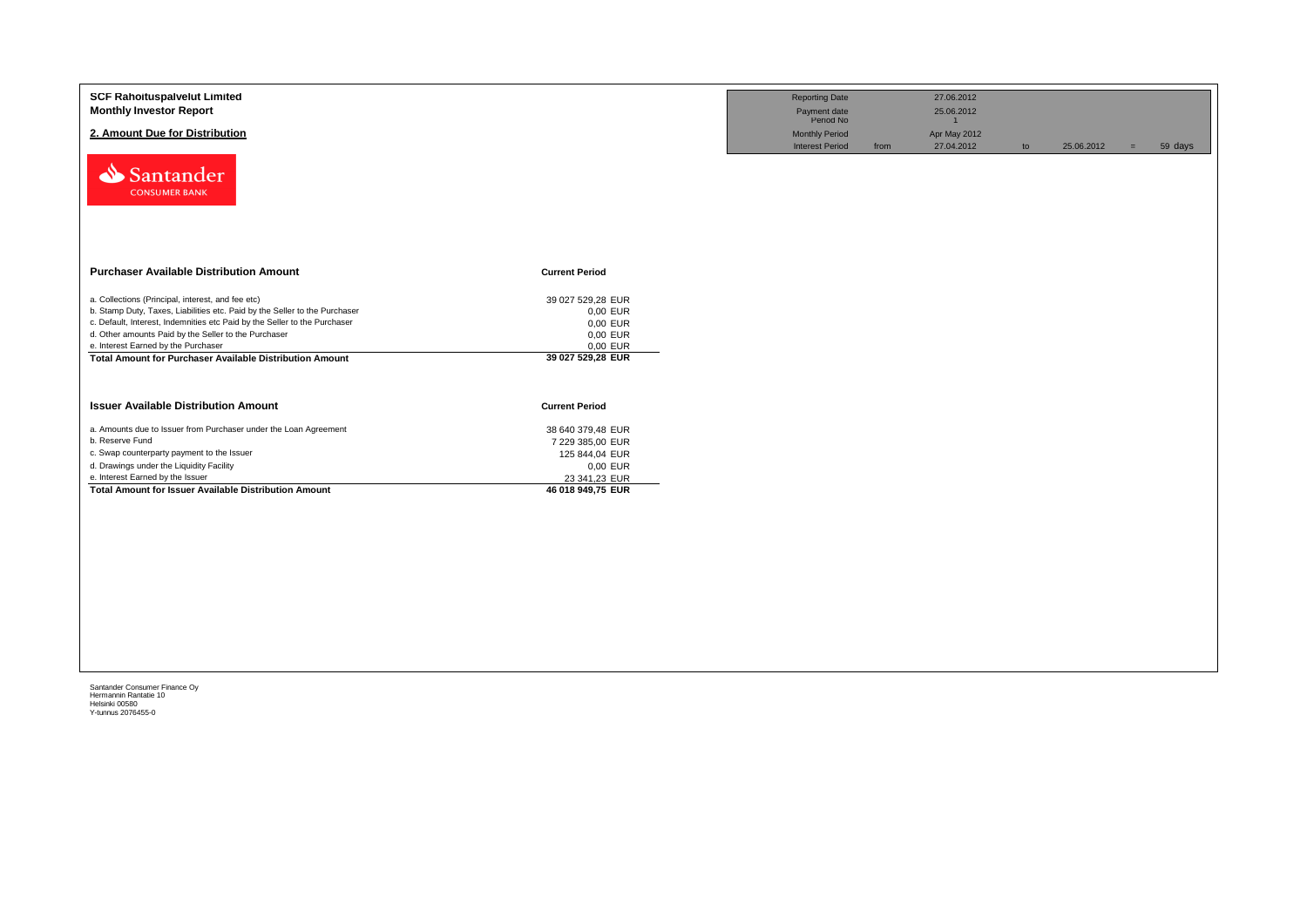| <b>SCF Rahoituspalvelut Limited</b>                                                                                                                                                                   |       | <b>Reporting Date</b>     |            | 27.06.2012                 |    |            |     |         |
|-------------------------------------------------------------------------------------------------------------------------------------------------------------------------------------------------------|-------|---------------------------|------------|----------------------------|----|------------|-----|---------|
| <b>Monthly Investor Report</b>                                                                                                                                                                        |       | Payment date<br>Period No |            | 25.06.2012<br>$\mathbf{1}$ |    |            |     |         |
| 3. Reserve Accounts                                                                                                                                                                                   |       | <b>Monthly Period</b>     |            | Apr May 2012               |    |            |     |         |
|                                                                                                                                                                                                       |       | <b>Interest Period</b>    | from       | 27.04.2012                 | to | 25.06.2012 | $=$ | 59 days |
| Santander<br><b>CONSUMER BANK</b>                                                                                                                                                                     |       |                           |            |                            |    |            |     |         |
| <b>Note Balance</b>                                                                                                                                                                                   |       |                           |            |                            |    |            |     |         |
| Beginning of Period                                                                                                                                                                                   |       | 481 959 000,00 EUR        |            |                            |    |            |     |         |
| End of Period                                                                                                                                                                                         |       | 446 709 704,00 EUR        |            |                            |    |            |     |         |
| <b>Reserve Fund</b>                                                                                                                                                                                   | in %  |                           |            |                            |    |            |     |         |
| Beginning of Period                                                                                                                                                                                   | 1,5%  | 7 229 385,00 EUR          |            |                            |    |            |     |         |
| Cash Outflow                                                                                                                                                                                          |       | 7 229 385,00 EUR          |            |                            |    |            |     |         |
| Cash Inflow                                                                                                                                                                                           |       | 7 229 385,00 EUR          |            |                            |    |            |     |         |
| End of Period                                                                                                                                                                                         | 1,5%  | 7 229 385,00 EUR          |            |                            |    |            |     |         |
| Required Reserve Amount                                                                                                                                                                               | 1,5 % | 7 229 385,00 EUR          |            |                            |    |            |     |         |
| <b>Servicer Advance Reserve Fund</b>                                                                                                                                                                  |       |                           |            |                            |    |            |     |         |
| Beginning of Period                                                                                                                                                                                   |       | 100 000,00 EUR            |            |                            |    |            |     |         |
| Cash Outflow                                                                                                                                                                                          |       | $\sim$                    | <b>EUR</b> |                            |    |            |     |         |
| Cash Inflow                                                                                                                                                                                           |       | $\sim$                    | <b>EUR</b> |                            |    |            |     |         |
| End of Period                                                                                                                                                                                         |       | 100 000,00 EUR            |            |                            |    |            |     |         |
| Required Reserve Amount                                                                                                                                                                               |       | 100 000,00 EUR            |            |                            |    |            |     |         |
| <b>Set-off from Deposits</b><br>No borrowers whose loans were sold to SCF Rahoituspalvelut Ltd held deposits with Santander Consumer Finance Oy. The risk of set-off from deposits is therefore zero. |       |                           |            |                            |    |            |     |         |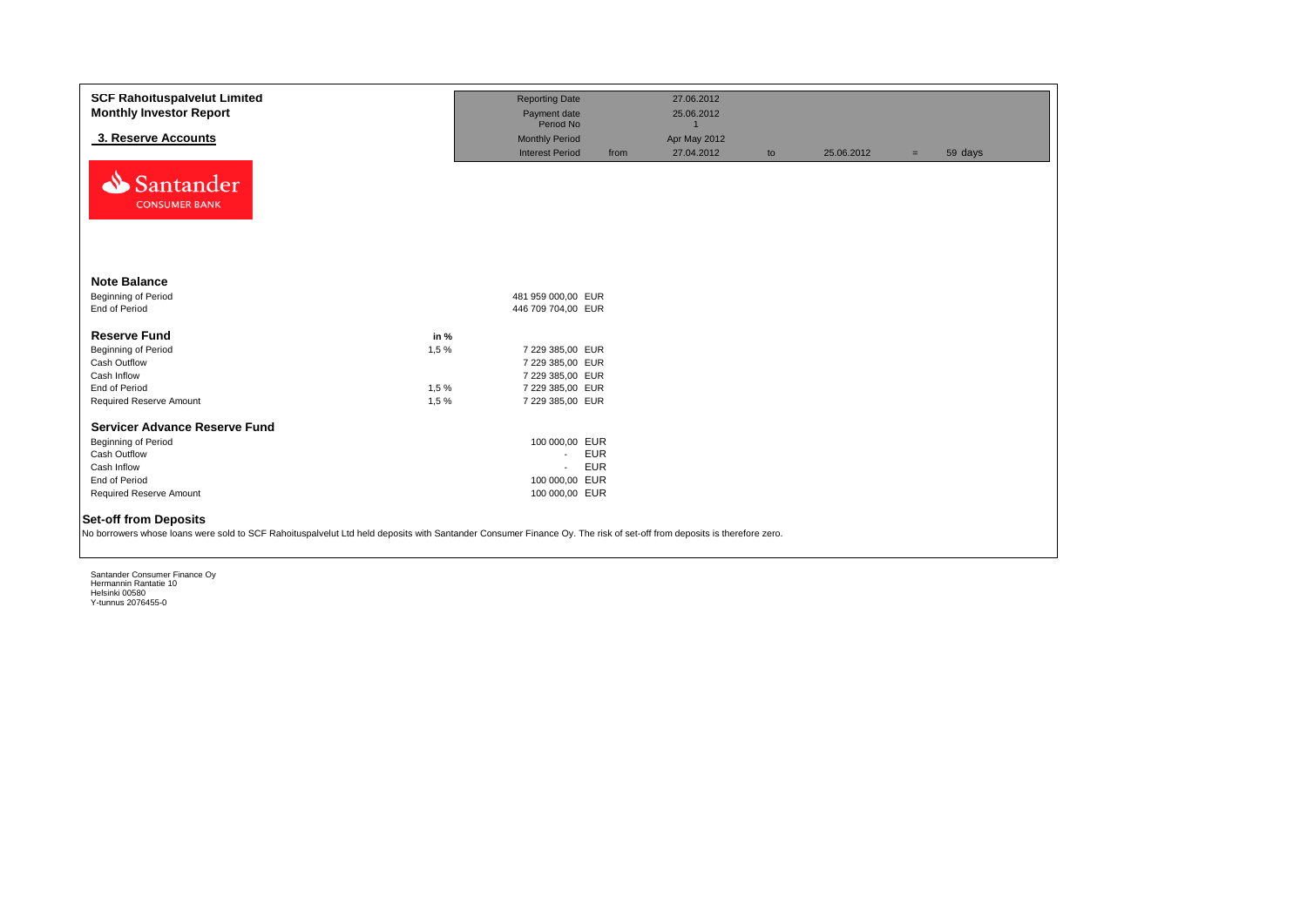| <b>SCF Rahoituspalvelut Limited</b><br><b>Monthly Investor Report</b>                                                            |                |                    |                          | <b>Reporting Date</b><br>Payment date<br>Period No |      | 27.06.2012<br>25.06.2012<br>$\mathbf{1}$ |    |            |          |         |
|----------------------------------------------------------------------------------------------------------------------------------|----------------|--------------------|--------------------------|----------------------------------------------------|------|------------------------------------------|----|------------|----------|---------|
| 4. Performance Data                                                                                                              |                |                    |                          | <b>Monthly Period</b>                              |      | Apr May 2012                             |    |            |          |         |
| Santander<br><b>CONSUMER BANK</b>                                                                                                |                |                    |                          | <b>Interest Period</b>                             | from | 27.04.2012                               | to | 25.06.2012 | $\equiv$ | 59 days |
| <b>Asset Balance</b>                                                                                                             |                |                    |                          |                                                    |      |                                          |    |            |          |         |
| <b>Beginning of Period</b>                                                                                                       |                | 481 957 657,39 EUR |                          |                                                    |      |                                          |    |            |          |         |
| End of Period                                                                                                                    |                | 446 711 304,33 EUR |                          |                                                    |      |                                          |    |            |          |         |
| <b>Portfolio Performance:</b>                                                                                                    | <b>EUR</b>     | $\%$               | # loans                  |                                                    |      |                                          |    |            |          |         |
| <b>Performing Receivables:</b>                                                                                                   |                |                    |                          |                                                    |      |                                          |    |            |          |         |
| Current                                                                                                                          | 416 356 449,74 | 93,20 %            | 40 616                   |                                                    |      |                                          |    |            |          |         |
| 1-30 days past due                                                                                                               | 26 253 533,07  | 5,88 %             | 2 4 3 5                  |                                                    |      |                                          |    |            |          |         |
| <b>Delinquent Receivables:</b>                                                                                                   |                |                    |                          |                                                    |      |                                          |    |            |          |         |
| 31-60 days past due                                                                                                              | 3 835 659,43   | 0,86 %             | 366                      |                                                    |      |                                          |    |            |          |         |
| 61-90 days past due                                                                                                              | 265 662,09     | 0,06 %             | 25                       |                                                    |      |                                          |    |            |          |         |
| 91-120 days past due                                                                                                             |                | $0,00 \%$          | $\mathbf 0$              |                                                    |      |                                          |    |            |          |         |
| 121-140 days past due                                                                                                            | $\epsilon$     | 0,00 %             | $\mathbf 0$              |                                                    |      |                                          |    |            |          |         |
| 151-180 days past due                                                                                                            |                | 0,00 %             | $\mathbf 0$              |                                                    |      |                                          |    |            |          |         |
| <b>Total Performing and Delinquent</b>                                                                                           | 446 711 304,33 | 100,00 %           | 43 442                   |                                                    |      |                                          |    |            |          |         |
| <b>Current Period Defaults</b><br><b>Cumulative Defaults</b><br><b>Current Period Recoveries</b><br><b>Cumulative Recoveries</b> |                |                    | $\pmb{0}$<br>$\mathbf 0$ |                                                    |      |                                          |    |            |          |         |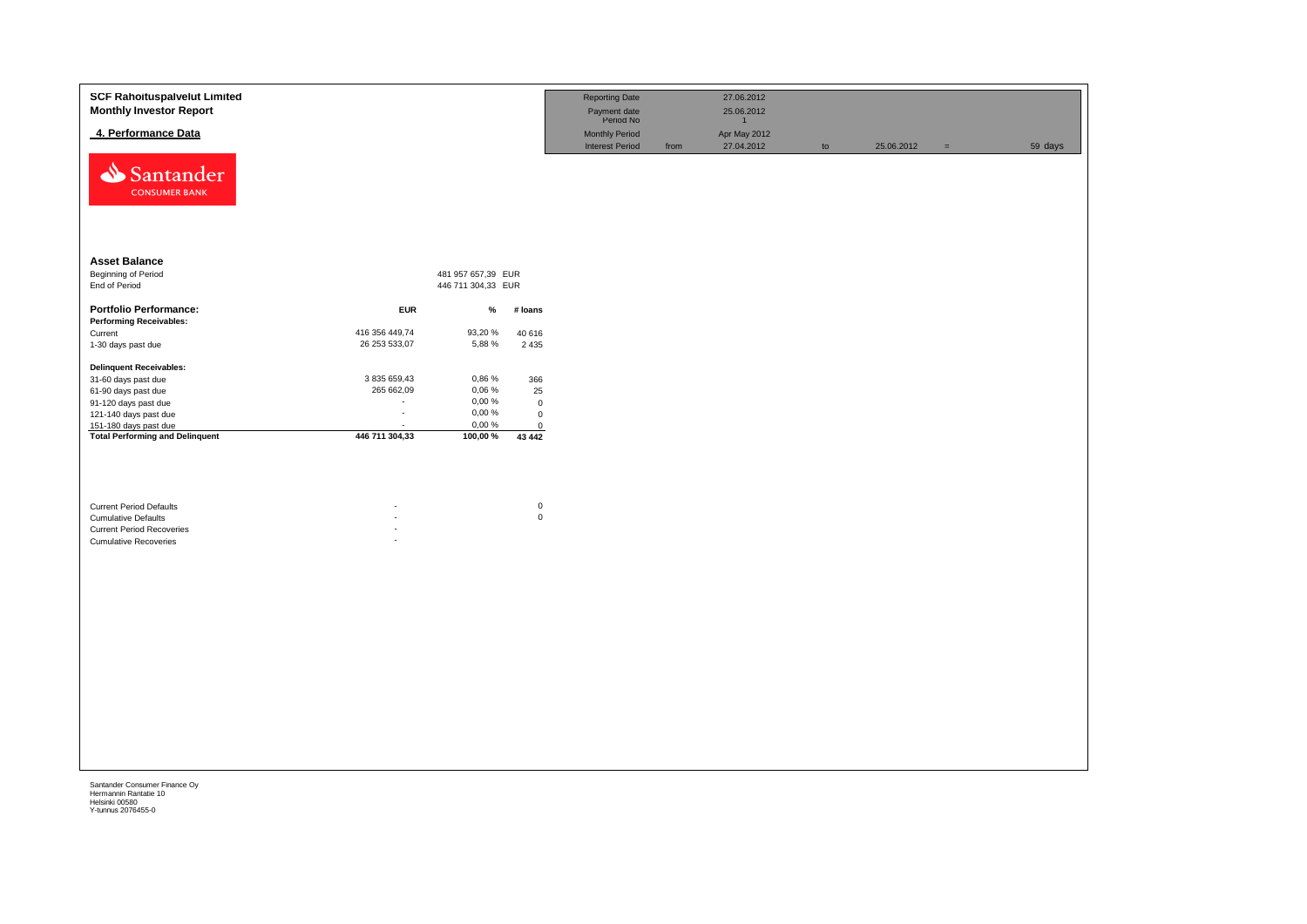| <b>SCF Rahoituspalvelut Limited</b> | <b>Reporting Date</b>     |      | 27.06.2012   |    |            |         |
|-------------------------------------|---------------------------|------|--------------|----|------------|---------|
| <b>Monthly Investor Report</b>      | Payment date<br>Period No |      | 25.06.2012   |    |            |         |
| 5. Outstanding Notes                | <b>Monthly Period</b>     |      | Apr May 2012 |    |            |         |
|                                     | <b>Interest Period</b>    | from | 27.04.2012   | to | 25.06.2012 | 59 days |



| 1. Note Balance                                       | <b>All Notes</b>   | Class A            | <b>Class A</b> | <b>Class B</b>    | <b>Class B</b>   |
|-------------------------------------------------------|--------------------|--------------------|----------------|-------------------|------------------|
| <b>General Note Information</b>                       |                    |                    |                |                   |                  |
| <b>ISIN Code</b>                                      |                    | XS0706720496       | x              | N/A               | N/A              |
| Currency                                              |                    | <b>EUR</b>         | <b>EUR</b>     | <b>EUR</b>        | <b>EUR</b>       |
| Initial Tranching                                     | 100 %              | 83 %               | 0,01%          | 16 %              | 0,005 %          |
| Legal Final Maturity Date                             |                    | 25.01.2020         | 43855          | 25.01.2020        | 43855            |
| Rating (Fitch/Moody's)                                |                    | AAAsf/Aaa(sf)      | AAAsf/Aaa(sf)  | N/A               | N/A              |
| Initial Notes Aggregate Principal Outstanding Balance | 481 959 000,00 EUR | 402 400 000,00 EUR | 35000 EUR      | 79 500 000,00 EUR | 24000 EUR        |
| Initial Nominal per Note                              |                    | 100000,00 EUR      | 1000 EUR       | 100 000,00 EUR    | 1000 EUR         |
| Initial Number of Notes per Class                     | 4878               | 4024               | 35             | 795               | 24               |
|                                                       |                    |                    |                |                   |                  |
| <b>Current Note Information</b>                       |                    |                    |                |                   |                  |
| Class Principal Outstanding Opening Balance           | 481 959 000.00 EUR | 402 400 000,00 EUR | 35 000,00 EUR  | 79 500 000,00 EUR | 24 000,00 EUR    |
| Available Distribution Amount                         | 39 027 529.28 EUR  |                    |                |                   |                  |
| Amortisation                                          | 35 249 296.00 EUR  |                    |                |                   |                  |
| Redemption per Class                                  | 35 249 296,00 EUR  | 35 246 216.00 EUR  | 3 080,00 EUR   | 0.00 EUR          | 0.00 EUR         |
| Redemption per Note                                   |                    | 8759.00 EUR        | 88,00 EUR      | 0.00 EUR          | 0,00 EUR         |
| Class Principal Outstanding Closing Balance           | 446 709 704,00 EUR | 367 153 769,65 EUR | 31 934,35 EUR  | 79 500 000,00 EUR | 24 000,00<br>EUR |
| <b>Current Tranching</b>                              |                    | 82,19%             | 0.01%          | 17,80 %           | 0,01%            |
| Current Pool Factor                                   |                    | 0,91               | 0,91           | 1.00              | 1,00             |

| 2. Payments to Investors per Note                  | <b>All Notes</b> | Class A          | <b>Class A</b> | <b>Class B</b> | <b>Class B</b> |
|----------------------------------------------------|------------------|------------------|----------------|----------------|----------------|
| Interest Rate Basis: 1-M NIBOR / Spread            | 0.53%            | 1.00 %           | 1.00 %         | 1.10%          | 1.10 %         |
| Day Count Convention                               |                  | 59,00            | 59,00          | 59,00          | 59,00          |
| <b>Interest Days</b>                               | 59               |                  |                |                |                |
| Principal Outstanding per Note Beginning of Period |                  | 100 000,00 EUR   | 1 000.00 EUR   | 100 000,00 EUR | 1 000.00 EUR   |
| >Principal Repayment per note                      |                  | 8759.00 EUR      | 87.59 EUR      | 0.00 EUR       | 0.00 EUR       |
| Principal Outstanding per Note End of Period       |                  | 91 241.00 EUR    | 912.41 EUR     | 100 000,00 EUR | 1 000.00 EUR   |
| >Interest accrued for the period                   |                  | 250.00 EUR       | 2.00 EUR       | 266.00 EUR     | 3.00 EUR       |
| <b>Interest Payment</b>                            | 1217612.00       | 1 006 000.00 EUR | 70.00 EUR      | 211 470.00 EUR | 72.00 EUR      |
| Interest Payment per Note                          |                  | 250.00 EUR       | 2,00 EUR       | 266,00 EUR     | 3,00 EUR       |
| 3. Credit Enhancements                             |                  |                  |                |                |                |
| Initial total CE (Subordination, Reserve)          |                  |                  | 18,00%         |                | 1.50 %         |
| Current CE (incl. Excess Spread)                   |                  |                  | 22,42 %        |                | 4,61 %         |
| Current CE (excl. Excess Spread)                   |                  |                  | 19,42 %        |                | 1.62 %         |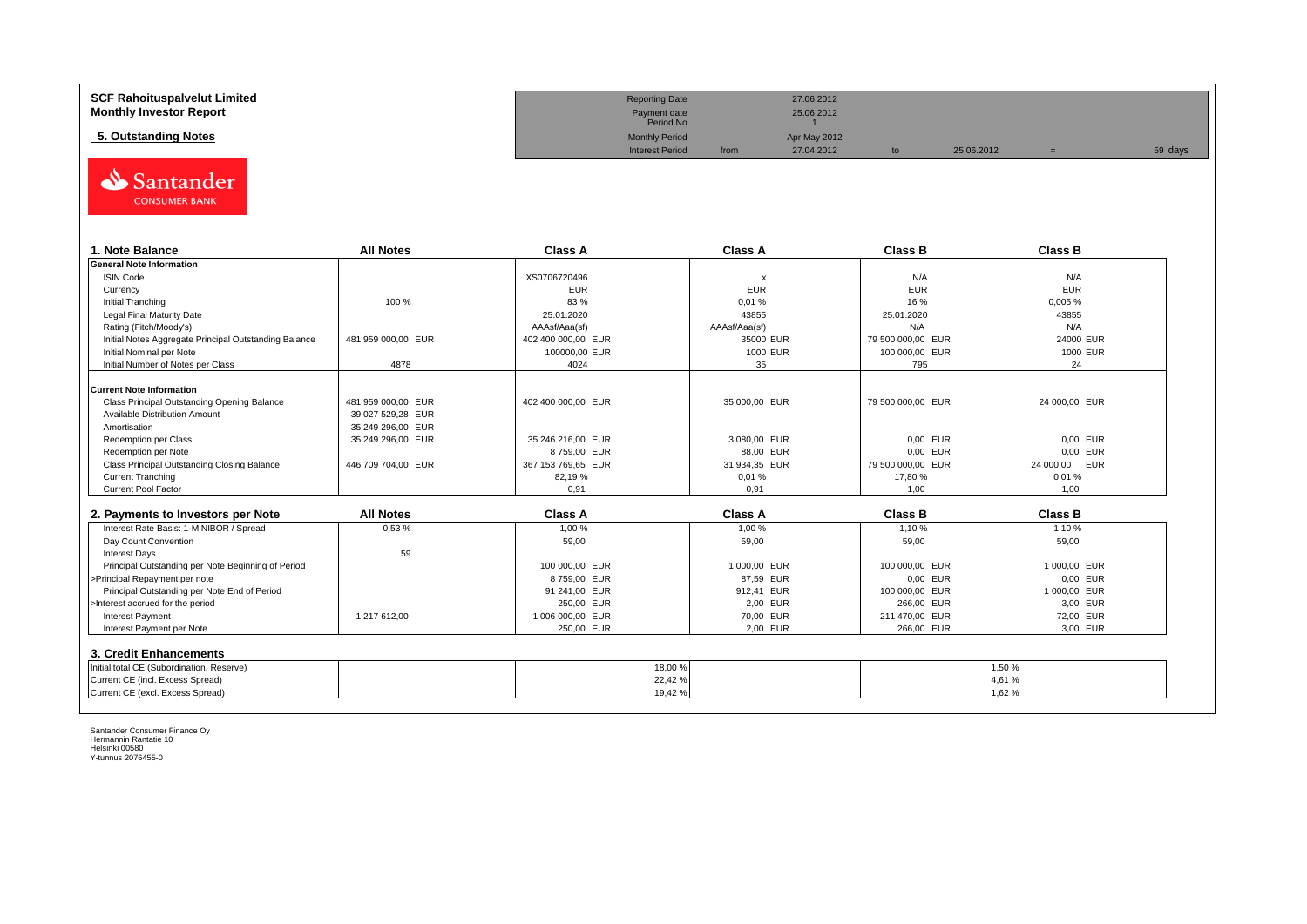## **SCF Rahoituspalvelut Limited Community Community Community Reporting Date 27.06.2012<br><b>Monthly Investor Report** Payment date 25.06.2012

**6. Counterparty Ratings, Trigger Levels and Consequences** 

Period No 1<br>Monthly Period Apr May 2012 Interest Period: 27.04.2012 to 25.06.2012 = 59 days

| Santander            |  |
|----------------------|--|
| <b>CONSUMER BANK</b> |  |

|                                   |  |                                              |                                                |                |                                           | <b>Rating Triggers</b> |                                              |                                      |                                                 |                                          |                   |                                                                                                                                                                                                                                                                                                                                                                                                                                                                                                                                                                                                                                                                                                                                                                                                                                                                                                                                                                                                                                                                                                      |
|-----------------------------------|--|----------------------------------------------|------------------------------------------------|----------------|-------------------------------------------|------------------------|----------------------------------------------|--------------------------------------|-------------------------------------------------|------------------------------------------|-------------------|------------------------------------------------------------------------------------------------------------------------------------------------------------------------------------------------------------------------------------------------------------------------------------------------------------------------------------------------------------------------------------------------------------------------------------------------------------------------------------------------------------------------------------------------------------------------------------------------------------------------------------------------------------------------------------------------------------------------------------------------------------------------------------------------------------------------------------------------------------------------------------------------------------------------------------------------------------------------------------------------------------------------------------------------------------------------------------------------------|
|                                   |  |                                              |                                                |                | <b>Short Term</b>                         |                        |                                              |                                      | <b>Long Term</b>                                |                                          |                   |                                                                                                                                                                                                                                                                                                                                                                                                                                                                                                                                                                                                                                                                                                                                                                                                                                                                                                                                                                                                                                                                                                      |
|                                   |  |                                              | Fitch                                          |                | Moody's                                   |                        | Fitch                                        |                                      | Moody's                                         |                                          |                   |                                                                                                                                                                                                                                                                                                                                                                                                                                                                                                                                                                                                                                                                                                                                                                                                                                                                                                                                                                                                                                                                                                      |
| <b>Transaction Role</b>           |  | Counterparty                                 | Criteria                                       | Current        | Criteria                                  | Current                | Criteria                                     | Current                              | Criteria                                        | Current                                  | Trigger breached? | Summary of Contractual Requirements if Rating Trigger Breach                                                                                                                                                                                                                                                                                                                                                                                                                                                                                                                                                                                                                                                                                                                                                                                                                                                                                                                                                                                                                                         |
| Issuer                            |  | Rahoituspalvelut Limited                     |                                                | No rating      |                                           | No rating              |                                              | No rating                            |                                                 | No rating                                | N/A               |                                                                                                                                                                                                                                                                                                                                                                                                                                                                                                                                                                                                                                                                                                                                                                                                                                                                                                                                                                                                                                                                                                      |
| Seller                            |  | Santander Consumer Finance OY                |                                                | No rating      |                                           | No rating              |                                              | No rating                            |                                                 | No rating                                | N/A               |                                                                                                                                                                                                                                                                                                                                                                                                                                                                                                                                                                                                                                                                                                                                                                                                                                                                                                                                                                                                                                                                                                      |
| Servicer                          |  | Santander Consumer Finance OY                |                                                | No rating      |                                           | No rating              |                                              | No rating                            |                                                 | No rating                                | N/A               |                                                                                                                                                                                                                                                                                                                                                                                                                                                                                                                                                                                                                                                                                                                                                                                                                                                                                                                                                                                                                                                                                                      |
| Servicer's Owner                  |  | Santander Consumer Finance                   | N/A                                            | F <sub>2</sub> | N/A                                       | $P-2$                  | BBB                                          | RRR-<br><b>Rating Watch Negative</b> | Baa3                                            | Raa2<br>Review for possible<br>Downgrade | N                 | the Back-up Servicer Facilitator, Banco Santander S.A, will perform the following services: (a) in accordance<br>with the provisions of this Agreement, select an appropriate bank or financial institution to act as a<br>successor servicer in the event that a Servicer Termination Notice is delivered; (b) review the information<br>rovided to it by the Servicer under this Agreement; (c) enter into appropriate data confidentiality<br>rovisions; and (d) notify the Servicer if it requires further assistance                                                                                                                                                                                                                                                                                                                                                                                                                                                                                                                                                                            |
| Liquidity Facility Provider       |  | Banco Santander S.A.                         | F <sub>2</sub>                                 | F <sub>2</sub> | $P-1$<br>Review for possible<br>Downgrade | $P-2$                  | $\overline{A}$<br>Rating Watch Negative      | RRR-<br><b>Rating Watch Negativ</b>  | $\Lambda$ 1<br>Review for possible<br>downgrade | Raa2<br>Review for possible<br>Downgrade | Y                 | The Liquidity Facility Provider (Banco Santander) shall either a) assign or transfer all its rights, benefits, and<br>obligations to a bank or financial intermediary passported to perform banking activities in Ireland that (i)<br>meets the applicable Required Ratings (ii) enters into a liquidity facility agreement on substantially the same<br>terms as the Liquidity Facility Agreement and (iii) accedes to the Issuer Security Trust Deed all by no later<br>than 30 calendar days from the date on which the Ratings Downgrade took place if the Liquidity Facility<br>provider fails to provide Cash<br>Collateral or b) deposit an amount equal to the Available Facility into the Issuer Transaction Account by no<br>later than 14 calendar days after the downgrade (Cash Collateral)                                                                                                                                                                                                                                                                                             |
| <b>Issuer Swap Provider</b>       |  | Banco Santander S.A.                         | F <sub>2</sub>                                 | F <sub>2</sub> | $P-1$<br>Review for possible<br>Downgrade | $P-2$                  | A<br>Rating Watch Negative                   | RRR+<br><b>Rating Watch Negativ</b>  | A1<br>Review for possible<br>downgrade          | Baa2<br>Review for possible<br>Downgrade | Y                 | The Swap Counterparty (Banco Santander) will be obliged, within the time periods specified in the<br>Basis Swap Agreement, at its own cost, to post collateral for its obligations in accordance with the provisions<br>of the Credit Support Annex, and in addition, will be obliged, within the time periods specified in the Basis<br>Swap Agreement, at its cost, to either (i) obtain a guarantee of its obligations under the Basis Swap<br>Agreement from a third party with the Required Ratings; or (ii) transfer all of its rights and obligations under<br>the Basis Swap Agreement to a third party with the Required Ratings                                                                                                                                                                                                                                                                                                                                                                                                                                                            |
| <b>Issuer Bank</b>                |  | Deutsche Bank AG                             | F <sub>1</sub><br><b>Rating Watch Negative</b> | $F1+$          | $P-1$<br>Review for possible<br>Downgrade | $P-1$                  | $\mathsf{A}$<br><b>Rating Watch Negative</b> | $A+$                                 | A1<br>Review for possible<br>downgrade          | A2                                       | To be clarified   | If at any time a Ratings Downgrade has occurred in respect of the Transaction Account Bank, then the Issuer<br>and the Purchaser shall (with the prior written consent of the Note Trustee) procure that, within 30 calendar<br>days, (i) in relation to the Issuer, the Issuer Secured Accounts and the Expenses Loan Payment Account and<br>all of the funds standing to the credit of the Issuer Secured Accounts and the Expenses Loan Payment<br>Account and (ii) in relation to the Purchaser, the Purchaser Transaction Account and all funds standing to the<br>credit of the Purchaser Transaction Account, are transferred to another bank or banks that meet the<br>applicable Required Ratings (which bank shall be notified in writing by the Issuer to the Transaction Account<br>Bank) and approved in writing by the Note Trustee and in accordance with the provisions of the Transaction<br>Account Bank Agreement. The appointment of the Transaction Account Bank shall terminate on the date on<br>which the appointment of the new transaction account bank becomes effective. |
| Paying Agent and related roles    |  | Deutsche Bank AG                             |                                                | $F1+$          |                                           | $P-1$                  |                                              | $A +$                                |                                                 | A2                                       | N/A               |                                                                                                                                                                                                                                                                                                                                                                                                                                                                                                                                                                                                                                                                                                                                                                                                                                                                                                                                                                                                                                                                                                      |
| Corporate Service Provider        |  | Deutsche International Corporate<br>Services |                                                | $F1+$          |                                           | $P-1$                  |                                              | $\Delta$                             |                                                 | A2                                       | N/A               |                                                                                                                                                                                                                                                                                                                                                                                                                                                                                                                                                                                                                                                                                                                                                                                                                                                                                                                                                                                                                                                                                                      |
| Note Trustee and Security Trustee |  | Deutsche Trustee Company Limited             |                                                | $F1+$          |                                           | $P-1$                  |                                              | $\Lambda +$                          |                                                 | A2                                       | N/A               |                                                                                                                                                                                                                                                                                                                                                                                                                                                                                                                                                                                                                                                                                                                                                                                                                                                                                                                                                                                                                                                                                                      |
| <b>Collections Bank</b>           |  | SEB AB                                       | F1<br>Rating Watch Negative                    | F1             | $P-1$<br>Review for possible<br>Downgrade | $P-1$                  | Rating Watch Negative                        | $A+$                                 | A1<br>Review for possible<br>downgrade          | A1                                       | $\mathbb{N}$      | Within 30 calendar days, the Issuer Collections Account and all of the funds standing to the credit of the<br>issuer Collections Account are transferred to another bank or banks who meet the Required Ratings (which<br>bank shall be notified in writing by the Servicer to the Collections Account Bank and approved in writing by<br>the Note Trustee); the appointment of the Collections Account Bank shall terminate on the date on which<br>he appointment of the new transaction account bank becomes effective. Upon the transfer of the Issuer<br>Collections Account to another bank, the Issuer will procure that the new transaction Upon the transfer of<br>the Issuer Collections Acoount to another bank, the Issuer will procure that the new transaction account<br>enters into an agreement substantially in the form of the Issuer Collections Account Agreement and accedes<br>to the Issuer Security Trust Deed.                                                                                                                                                             |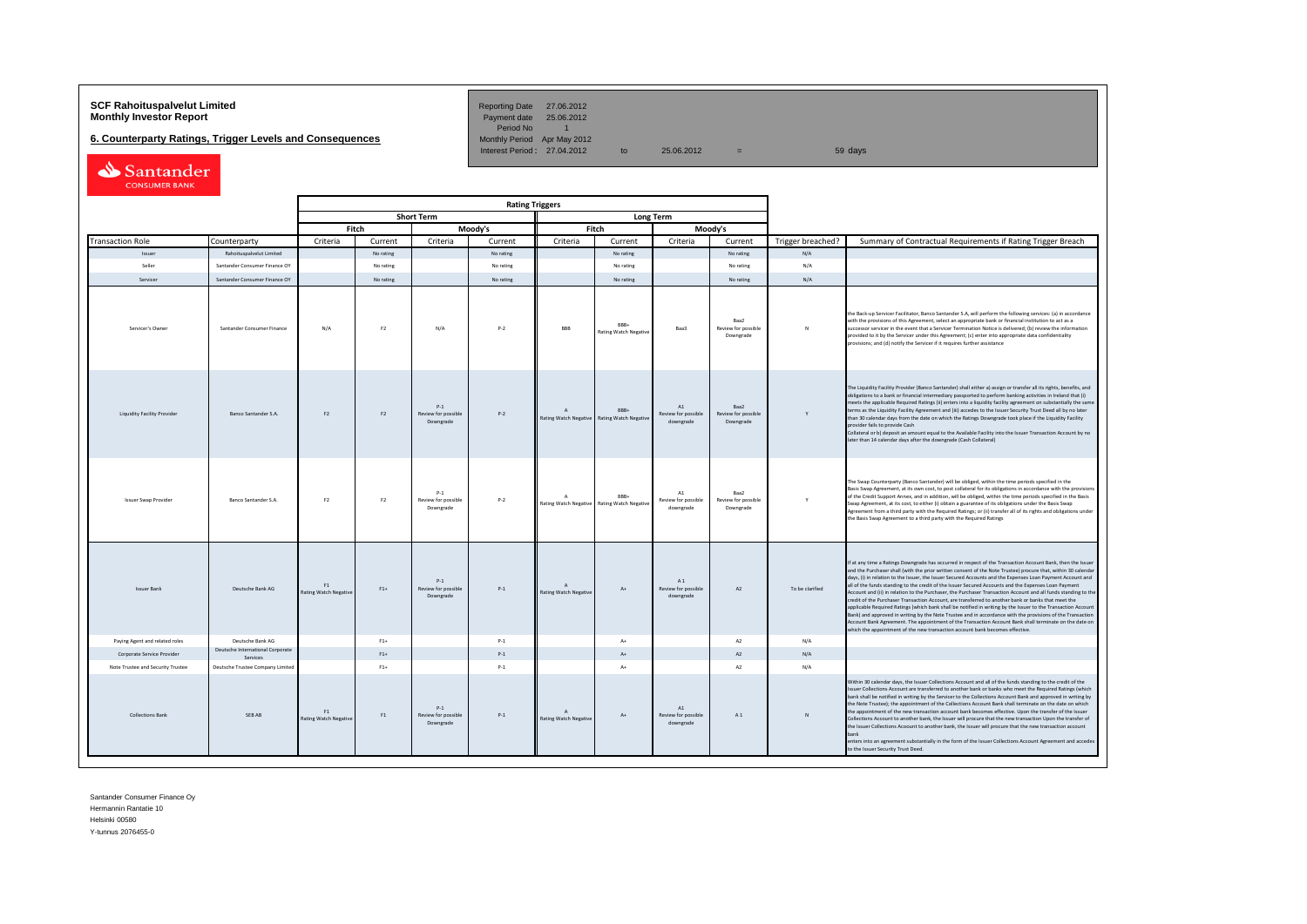| <b>SCF Rahoituspalvelut Limited</b><br><b>Monthly Investor Report</b> | <b>Reporting Date</b><br>Payment date<br>Period No |      | 27.06.2012<br>25.06.2012   |    |            |   |         |
|-----------------------------------------------------------------------|----------------------------------------------------|------|----------------------------|----|------------|---|---------|
| 6.a Original Portfolio Principal Balance                              | <b>Monthly Period</b><br><b>Interest Period</b>    | from | Apr May 2012<br>27.04.2012 | to | 25.06.2012 | = | 59 days |
|                                                                       |                                                    |      |                            |    |            |   |         |

Average outstanding principal balance: 10 679

**TOTAL Min Max No Original balance % WA months to maturity WA seasoning** 0,00 € 4 999,99 € 10 569 34 014 267 34 014 267 7,1 % 34 014 267 34 014 20,3 20,3 20,3 5 000,00 € 9999,99 € 14 962 111 330 743 23,1 % 33,3 33,3 450 10 000,00 € 14 999,99 € 10 448 127 666 197 26,5 % 26,5 % 40,0 13,1 15 000,00 € 19 999,99 € 12,1 4833 124 702 17,2 % 17,2 % 44,2 44,2 12,1 20 000,00 € 24 999,99 € 2 080 46 047 406 9,6 % 45,8 10,7 Original balance Original balance25 000,00 € 29 999,99 € 963 26 170 405 5,4 % 46,3 9,8 30 000,00 € 34 999,99 € 34 999,99 € 493 499, 493 15 863 298 3,3 % 3,3 % 46,5 46,5 9,7 35 000,00 € 39 999,99 € 39 999,99 € 271 10 073 680 2,1 % 2,1 % 39 999,99 € 2,1 % 2,1 % 2,1 % 2,1 % 45,7 40 000,00 € 44 999,99 € 181 181 7 662 654 1,6 % 1,6 % 45,4 999,99 € 9,9 45 000,00 € 49 999,99 € 99 4 678 264 1,0 % 49 45,7 46,78 4678 45,7 40,0 50 000,00 € 54 999,99 € 78 78 4 056 518 4056 518 0,8 % 0,8 % 54 057 9,0 °C 55 000,00 € 59 999,99 € 51 2 927 246 0,6 % 45,7 10,1 60 000,00 € + 105 8 342 278 1,7 % 44,8 9,2 Total 45 133 481 957 657 100,00 % 11,56

Santander Consumer Finance Oy Hermannin Rantatie 10 Helsinki 00580 Y-tunnus 2076455-0

**CONSUMER BANK**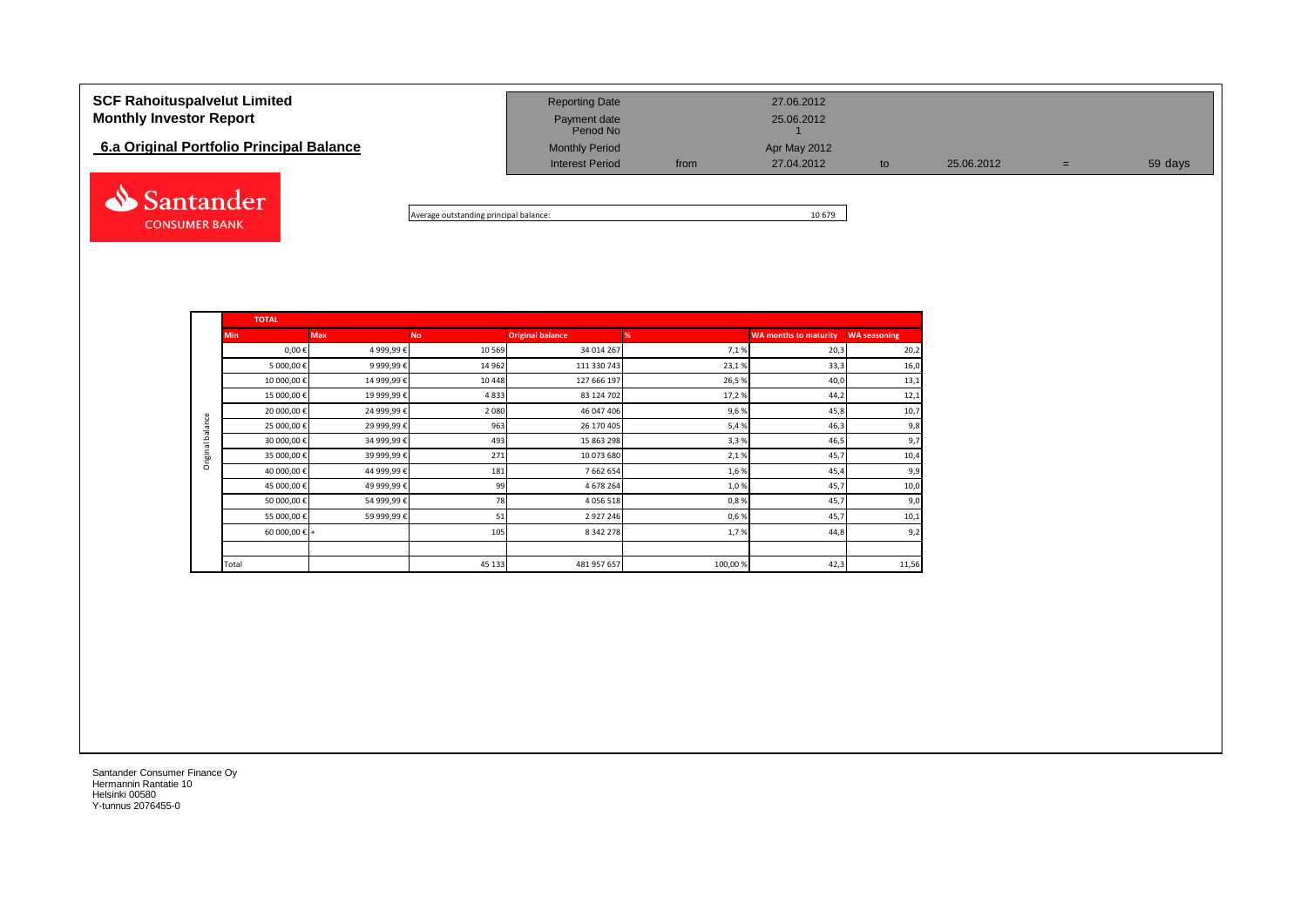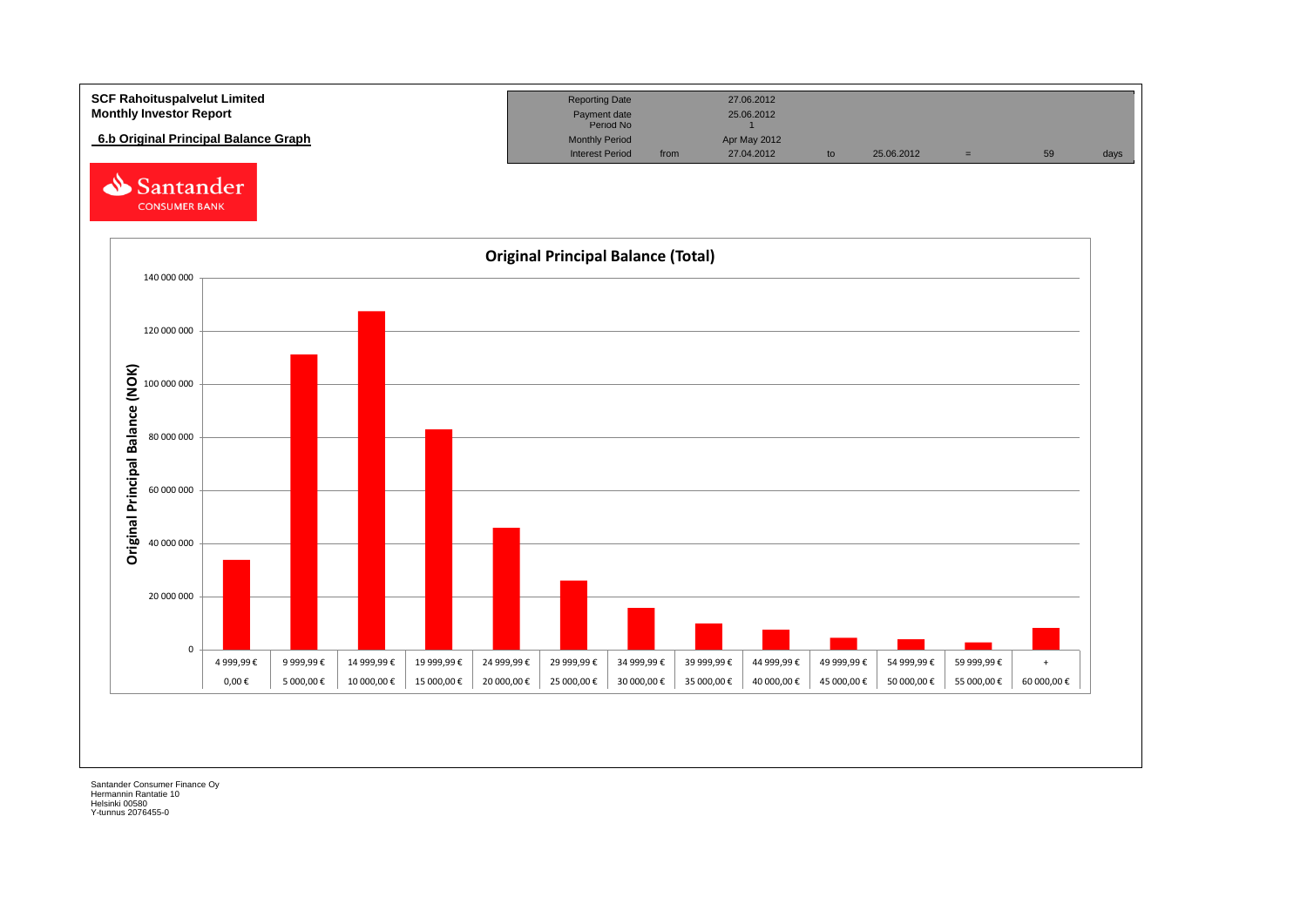# **7.5 SCF Rahoituspalvelut Limited<br>
Monthly Investor Report<br>
<u>7.a Outstanding Principal Balance</u>**



| <b>SCF Rahoituspalvelut Limited</b><br><b>Monthly Investor Report</b> | <b>Reporting Date</b><br>Payment date<br>Period No |      | 27.06.2012<br>25.06.2012 |    |            |     |         |
|-----------------------------------------------------------------------|----------------------------------------------------|------|--------------------------|----|------------|-----|---------|
| 7.a Outstanding Principal Balance                                     | <b>Monthly Period</b>                              |      | Apr May 2012             |    |            |     |         |
|                                                                       | <b>Interest Period</b>                             | from | 27.04.2012               | to | 25.06.2012 | $=$ | 59 days |
|                                                                       |                                                    |      |                          |    |            |     |         |

Average amount - all: 10 283

|                     |               |            |           | <b>TOTAL</b>  |                                                     |            |                                 |                     |
|---------------------|---------------|------------|-----------|---------------|-----------------------------------------------------|------------|---------------------------------|---------------------|
|                     | <b>Min</b>    | <b>Max</b> | <b>No</b> |               | <b>Outstanding balance % of Outstanding balance</b> | % of loans | <b>WA</b> months to<br>maturity | <b>WA seasoning</b> |
|                     | $0,00 \in$    | 4 999,99€  | 11 005    | 34 011 093    | 7,61%                                               | 25,33 %    | 20,4                            | 21,9                |
|                     | 5 000,00€     | 9 999,99€  | 14 5 66   | 108 356 224   | 24,26 %                                             | 33,53%     | 33,3                            | 17,6                |
|                     | 10 000,00€    | 14 999,99€ | 9658      | 117 766 341   | 26,36%                                              | 22,23%     | 39,8                            | 14,9                |
|                     | 15 000,00€    | 19 999,99€ | 4386      | 75 377 963    | 16,87%                                              | 10,10%     | 43,8                            | 13,7                |
| Outstanding balance | 20 000,00€    | 24 999,99€ | 1844      | 40 809 577    | 9,14%                                               | 4,24 %     | 45,4                            | 12,3                |
|                     | 25 000,00€    | 29 999,99€ | 867       | 23 584 495    | 5,28%                                               | 2,00%      | 45,8                            | 11,7                |
|                     | 30 000,00€    | 34 999,99€ | 422       | 13 596 859    | 3,04%                                               | 0,97%      | 46,0                            | 11,5                |
|                     | 35 000,00€    | 39 999,99€ | 241       | 8 944 738     | 2,00%                                               | 0,55%      | 44,9                            | 12,5                |
|                     | 40 000,00€    | 44 999,99€ | 161       | 6788510       | 1,52%                                               | 0,37%      | 45,8                            | 11,5                |
|                     | 45 000,00€    | 49 999,99€ | 99        | 4 690 588     | 1,05%                                               | 0,23%      | 45,1                            | 11,0                |
|                     | 50 000,00€    | 54 999,99€ | 58        | 3 0 3 7 7 9 0 | 0,68%                                               | 0,13%      | 45,2                            | 11,1                |
|                     | 55 000,00€    | 59 999,99€ | 42        | 2 3 9 8 3 7 5 | 0,54%                                               | 0,10%      | 45,4                            | 11,7                |
|                     | 60 000,00 € + |            | 93        | 7 3 5 2 7 5 1 | 1,65%                                               | 0,21%      | 43,6                            | 11,5                |
|                     |               |            |           |               |                                                     |            |                                 |                     |
|                     | Total         |            | 43 442    | 446 711 304   | 100,0%                                              | 100,0%     | 38,8                            | 15,2                |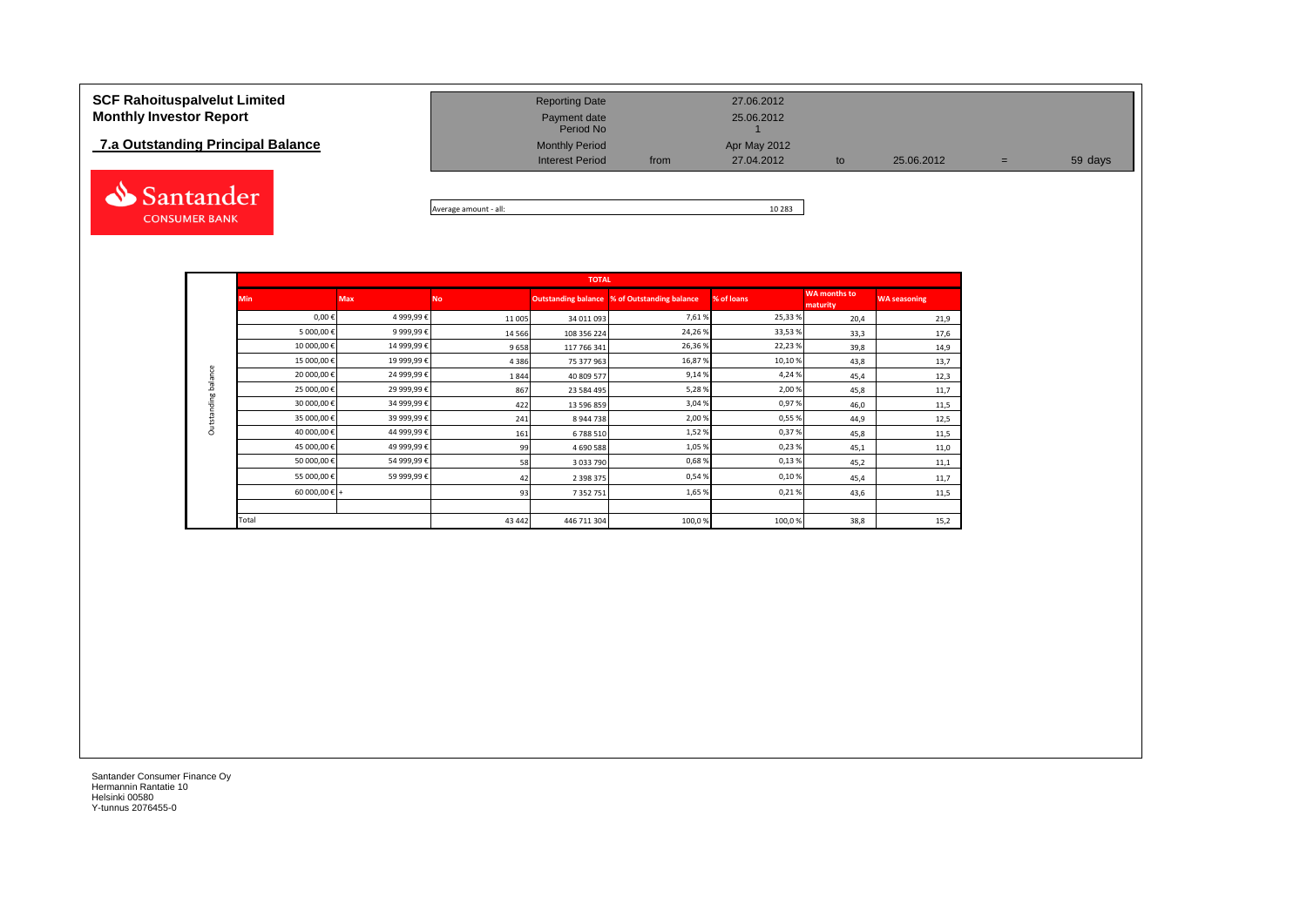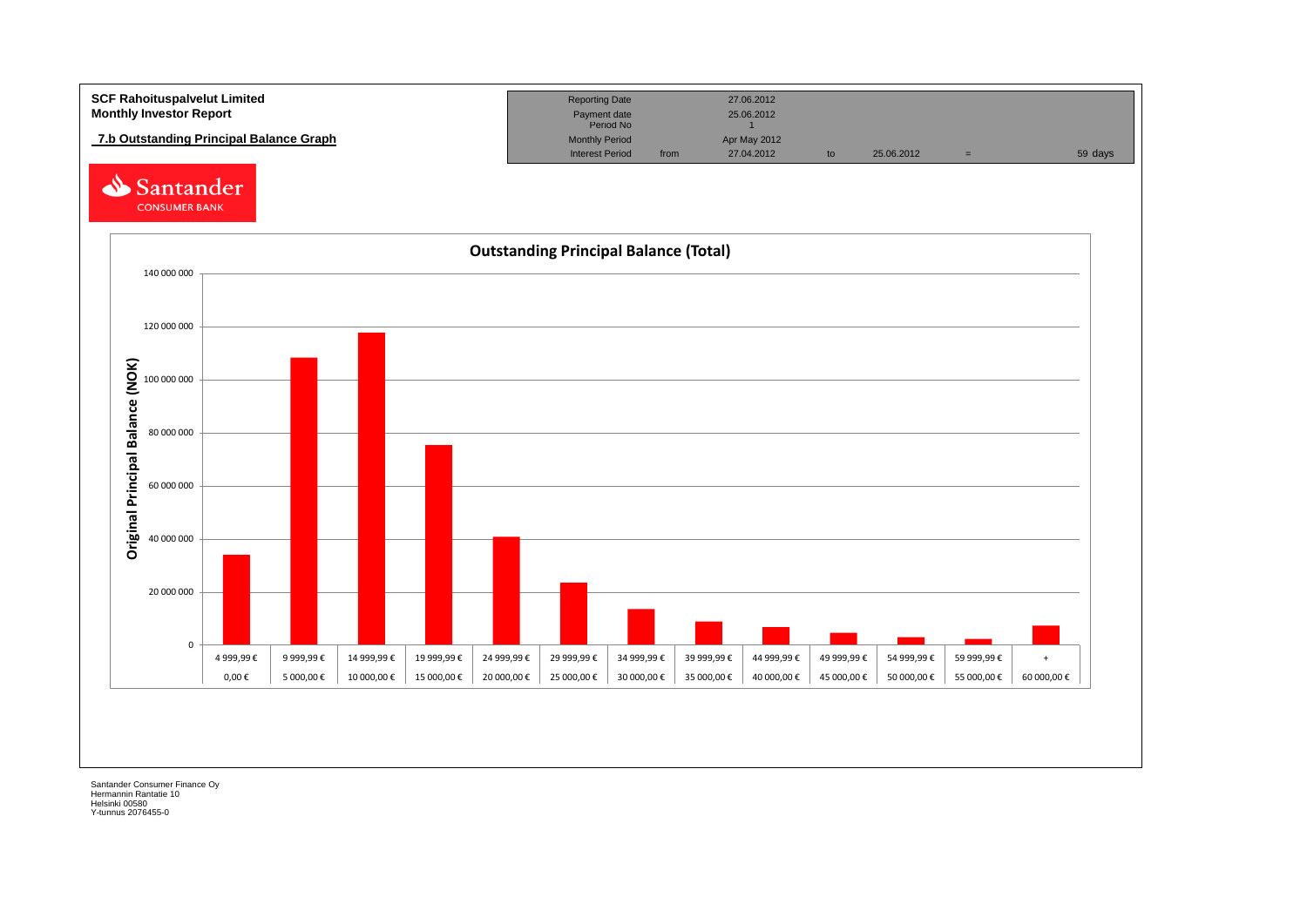| <b>SCF Rahoituspalvelut Limited</b> | <b>Reporting Date</b>     |      |            |     |       |      |
|-------------------------------------|---------------------------|------|------------|-----|-------|------|
| <b>Monthly Investor Report</b>      | Payment date<br>Period No |      |            |     |       |      |
| 8.a Geographical Distribution       | <b>Monthly Period</b>     |      |            |     |       |      |
|                                     | <b>Interest Period</b>    | from | 25.06.2012 | $=$ | #REF! | days |



|                  |         |                            | <b>TOTAL</b>             |            |                       |                     |
|------------------|---------|----------------------------|--------------------------|------------|-----------------------|---------------------|
| <b>District</b>  | No.     | <b>Outstanding balance</b> | % of Outstanding balance | % of Loans | WA months to maturity | <b>WA seasoning</b> |
| Central Finland  | 4950    | 49 012 009                 | 10,97%                   | 11,39%     | 38,7                  | 15,3                |
| Eastern Finland  | 1 1 4 6 | 11 155 620                 | 2,50%                    | 2,64 %     | 38,1                  | 15,4                |
| East Tavastia    | 2735    | 27 620 287                 | 6,18%                    | 6,30%      | 39,2                  | 15,3                |
| Greater Helsinki | 10 080  | 111 916 187                | 25,05%                   | 23,20%     | 38,8                  | 15,0                |
| Northern Finland | 3 2 0 4 | 33 630 491                 | 7,53%                    | 7,38%      | 40,6                  | 14,0                |
| Northern Savonia | 1410    | 12 770 162                 | 2,86%                    | 3,25 %     | 38,0                  | 14,9                |
| Ostrobothnia     | 2 7 0 5 | 26 833 185                 | 6,01%                    | 6,23%      | 37,0                  | 15,7                |
| South-Eastern Fi | 2 4 3 8 | 24 140 073                 | 5,40%                    | 5,61%      | 38,8                  | 15,1                |
| South-Western Fi | 4659    | 47 350 770                 | 10,60%                   | 10,72%     | 38,9                  | 14,9                |
| Uusimaa          | 5948    | 58 529 171                 | 13,10%                   | 13,69%     | 38,6                  | 16,4                |
| Western Tavastia | 4 1 6 7 | 43 753 349                 | 9,79%                    | 9,59%      | 39,2                  | 14,6                |
|                  |         |                            |                          |            |                       |                     |
| Total            | 43 442  | 446 711 304                | 100,0%                   | 100,00%    | 38,7                  | 15,1                |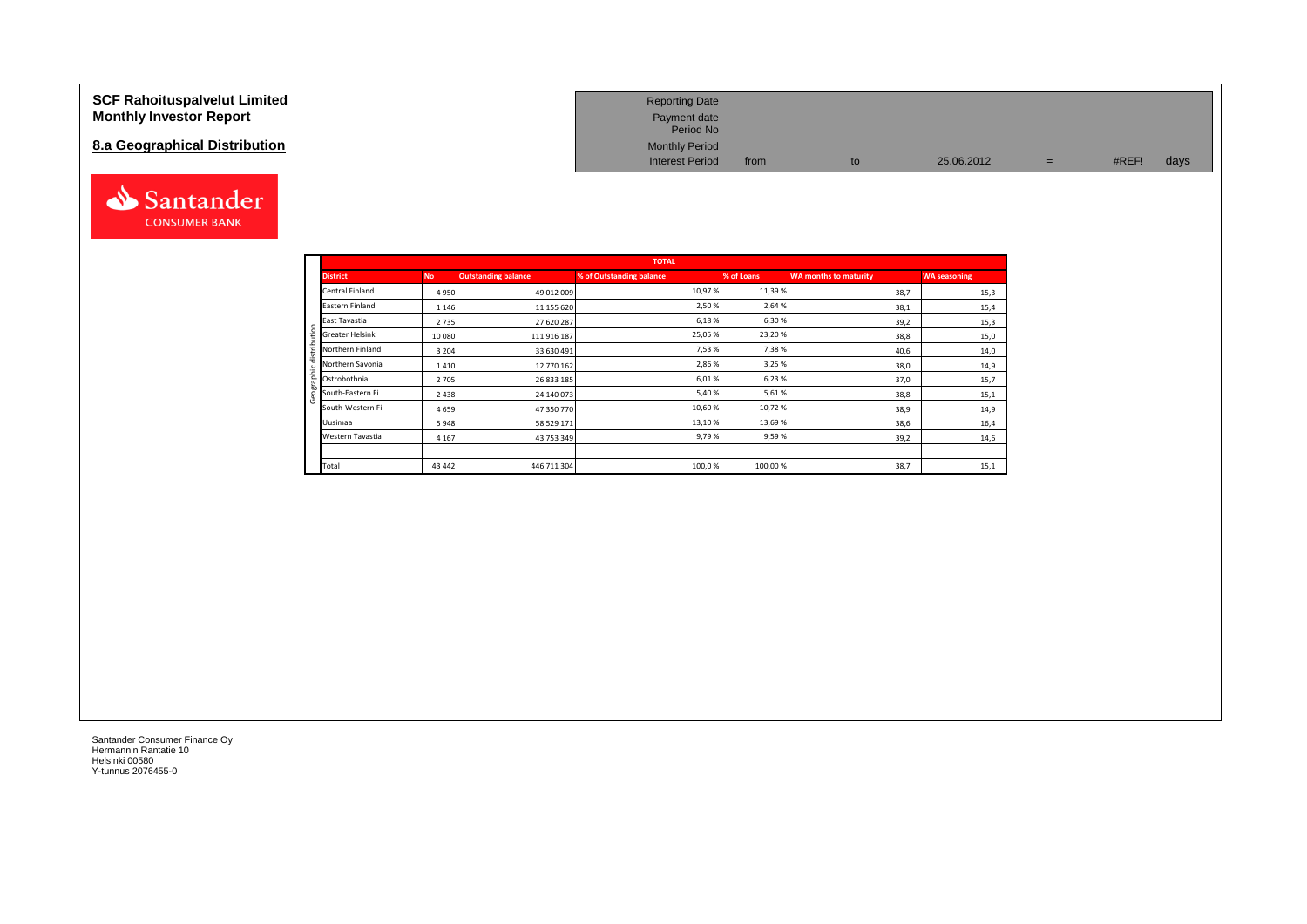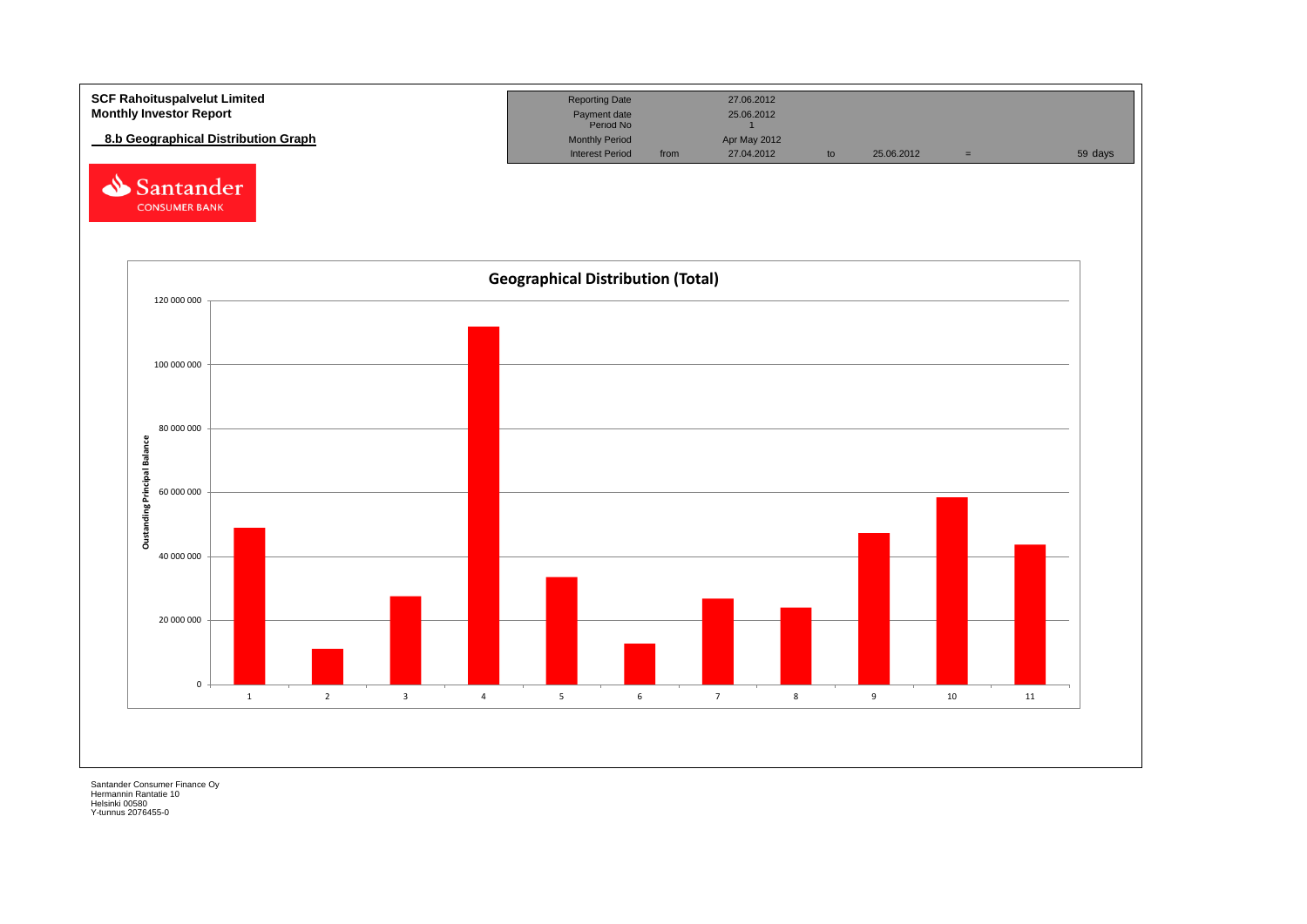#### **9.a Interest Rate**



| <b>SCF Rahoituspalvelut Limited</b> | <b>Reporting Date</b>     |      | 27.06.2012   |            |     |         |
|-------------------------------------|---------------------------|------|--------------|------------|-----|---------|
| <b>Monthly Investor Report</b>      | Payment date<br>Period No |      | 25.06.2012   |            |     |         |
| 9.a Interest Rate                   | <b>Monthly Period</b>     |      | Apr May 2012 |            |     |         |
|                                     | <b>Interest Period</b>    | from | 27.04.2012   | 25.06.2012 | $=$ | 59 days |

|              |            |         |           | <b>TOTAL</b>               |                                          |                              |                     |
|--------------|------------|---------|-----------|----------------------------|------------------------------------------|------------------------------|---------------------|
|              | $Min (==)$ | Max (<) | <b>No</b> | <b>Outstanding balance</b> | % of total<br><b>Outstanding balance</b> | <b>WA months to maturity</b> | <b>WA seasoning</b> |
|              |            | 1%      | 1401      | 14 752 163                 | 3,30%                                    | 30,0                         | 8,2                 |
|              | 1%         | 2%      | 3 3 2 0   | 28 886 373                 | 6,47%                                    | 32,6                         | 14,5                |
| distribution | 2 %        | 4 %     | 7897      | 89 193 295                 | 19,97%                                   | 38,3                         | 14,8                |
|              | 4 %        | 6%      | 20 893    | 232 421 257                | 52,03%                                   | 39,2                         | 15,2                |
|              | 6 %        | 8%      | 9869      | 81 070 061                 | 18,15%                                   | 36,6                         | 17,0                |
|              | 8%         | 10 %    | 62        | 388 155                    | 0,09%                                    | 35,9                         | 16,0                |
|              | 10%        | 12%     |           |                            | 0,00%                                    |                              |                     |
|              | 12%        | 14 %    |           |                            | 0,00%                                    |                              |                     |
|              | 14 %       | 16 %    |           |                            | 0,00%                                    |                              |                     |
|              | 16%        | 18%     |           |                            | 0,00%                                    |                              |                     |
|              |            |         |           |                            |                                          |                              |                     |
|              | Total      |         | 43 442    | 446 711 304                | 100,00 %                                 | 35,4                         | 14,3                |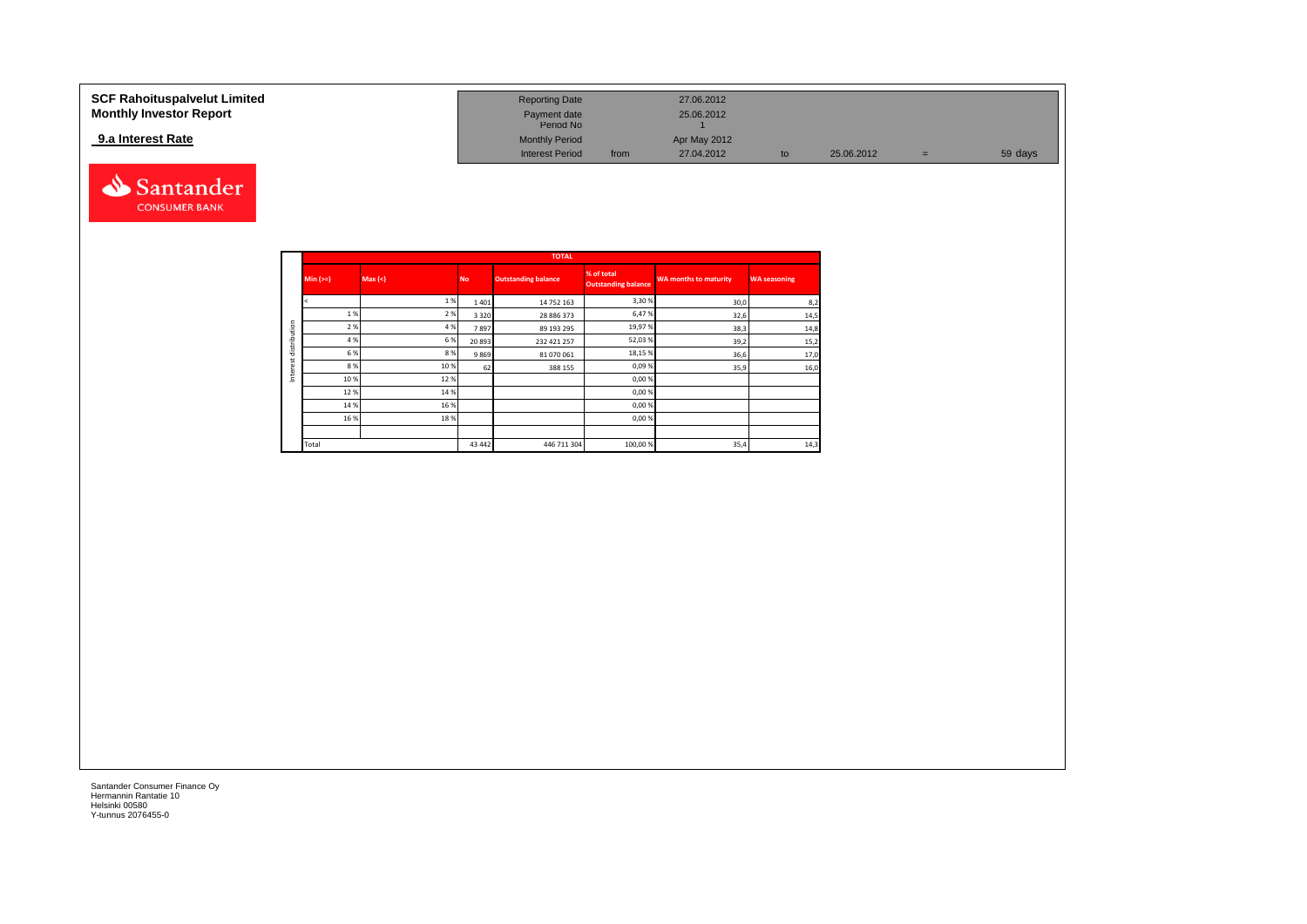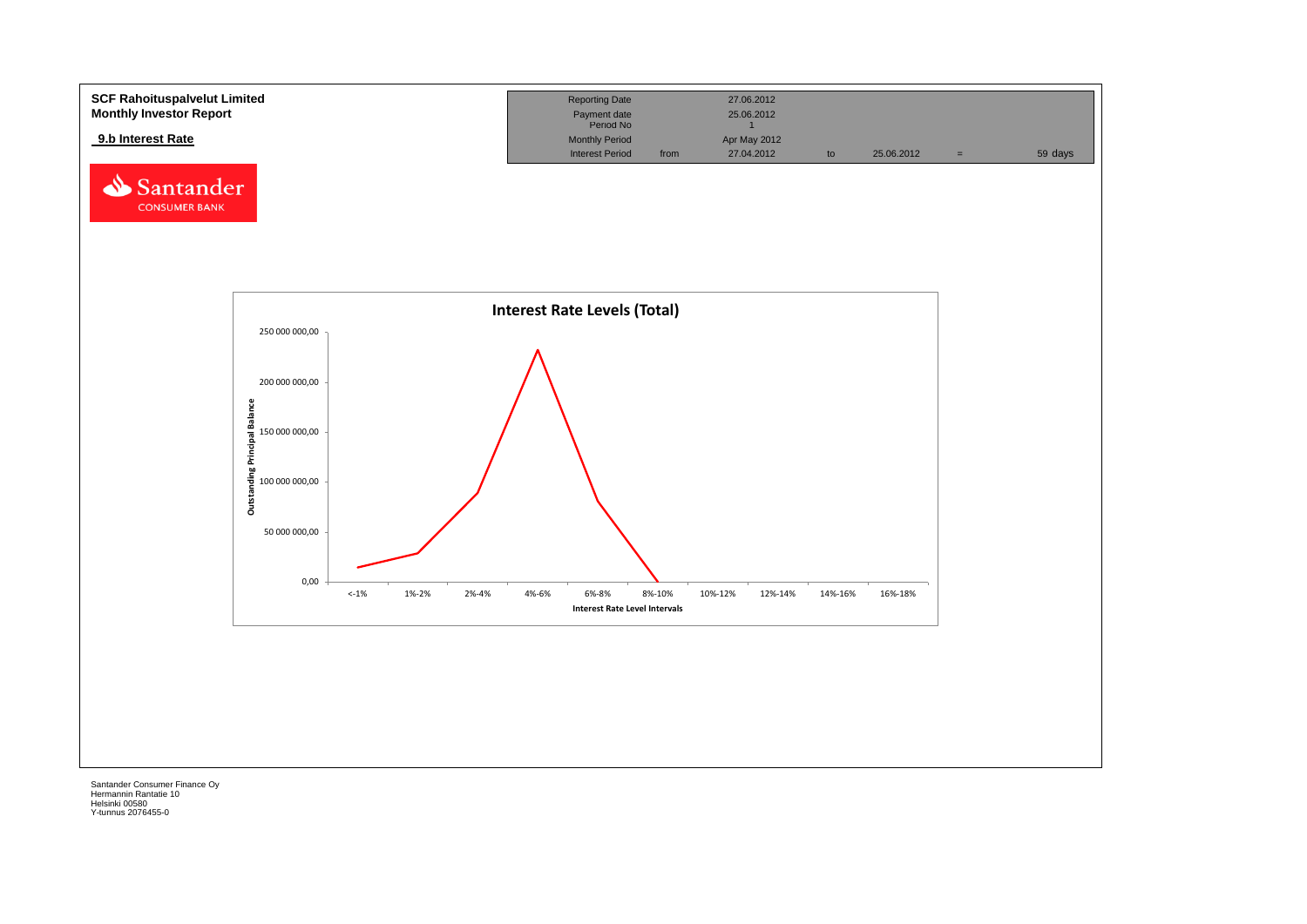| <b>SCF Rahoituspalvelut Limited</b> | <b>Reporting Date</b>     |      | 27.06.2012   |    |            |     |         |
|-------------------------------------|---------------------------|------|--------------|----|------------|-----|---------|
| <b>Monthly Investor Report</b>      | Payment date<br>Period No |      | 25.06.2012   |    |            |     |         |
| 10.a Remaining Terms                | <b>Monthly Period</b>     |      | Apr May 2012 |    |            |     |         |
|                                     | <b>Interest Period</b>    | from | 27.04.2012   | to | 25.06.2012 | $=$ | 59 days |



|                     |            |            |           | <b>TOTAL</b>               |         |                              |                     |
|---------------------|------------|------------|-----------|----------------------------|---------|------------------------------|---------------------|
|                     | <b>Min</b> | <b>Max</b> | <b>No</b> | <b>Outstanding balance</b> | %       | <b>WA months to maturity</b> | <b>WA seasoning</b> |
|                     |            |            |           |                            |         |                              |                     |
|                     |            | 12         | 4944      | 16 889 188                 | 3,78%   | 8,5                          | 32,0                |
|                     | 13         | 24         | 8702      | 54 245 843                 | 12,14%  | 19,4                         | 23,9                |
|                     | 25         | 36         | 12 3 3 5  | 118 886 847                | 26,61%  | 30,8                         | 18,1                |
| maturity            | 37         | 48         | 10710     | 142 957 749                | 32,00%  | 42,5                         | 14,3                |
|                     | 49         | 60         | 6751      | 113 731 677                | 25,46%  | 52,4                         | 6,6                 |
| 5                   | 61         | 72         |           |                            | 0,00%   |                              |                     |
| Months <sup>-</sup> | 73         | 84         |           |                            | 0,00%   |                              |                     |
|                     | 85         | 96         |           |                            | 0,00%   |                              |                     |
|                     | 97         | 108        |           |                            | 0,00%   |                              |                     |
|                     | 109        | 120        |           |                            | 0,00%   |                              |                     |
|                     | 121 >      |            |           |                            | 0,00%   |                              |                     |
|                     |            |            |           |                            |         |                              |                     |
|                     | Total      |            | 43 4 42   | 446 711 304                | 100,00% | 30,7                         | 19,0                |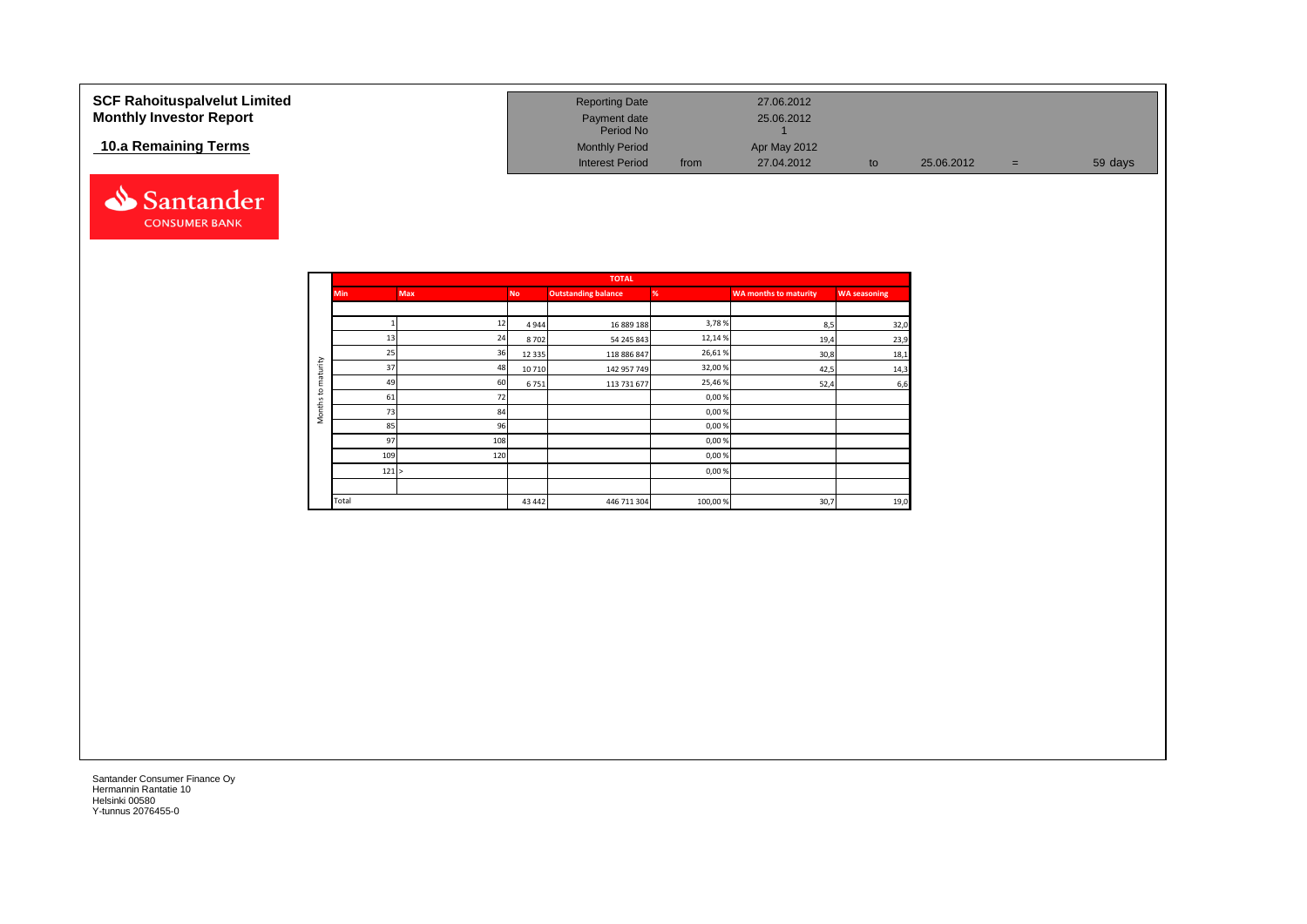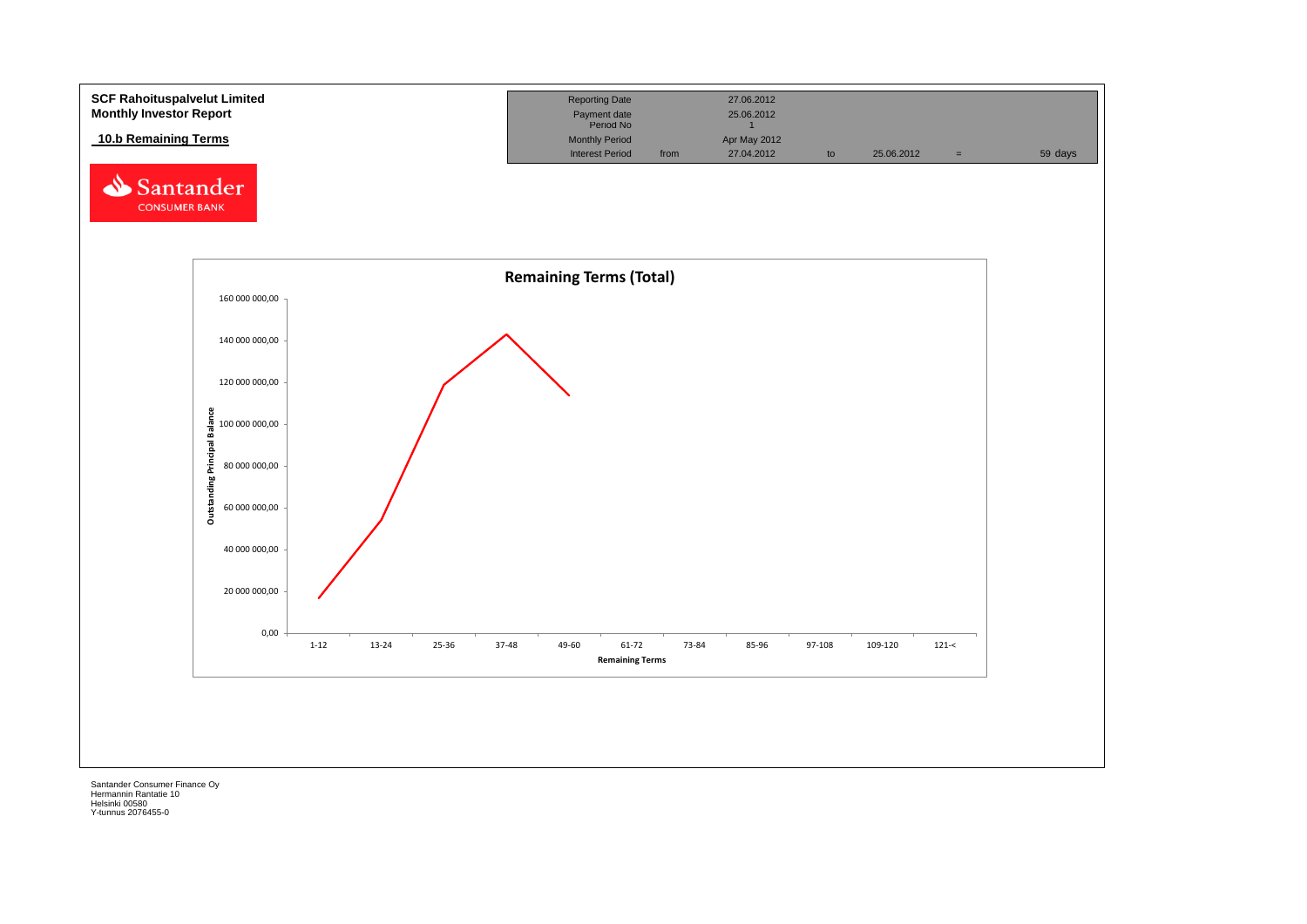| <b>SCF Rahoituspalvelut Limited</b><br><b>Monthly Investor Report</b> | <b>Reporting Date</b><br>Payment date<br>Period No |      | 27.06.2012<br>25.06.2012 |    |            |     |         |
|-----------------------------------------------------------------------|----------------------------------------------------|------|--------------------------|----|------------|-----|---------|
| 11.a Seasoning                                                        | <b>Monthly Period</b>                              |      | Apr May 2012             |    |            |     |         |
|                                                                       | <b>Interest Period</b>                             | from | 27.04.2012               | to | 25.06.2012 | $=$ | 59 days |



Santander **CONSUMER BANK**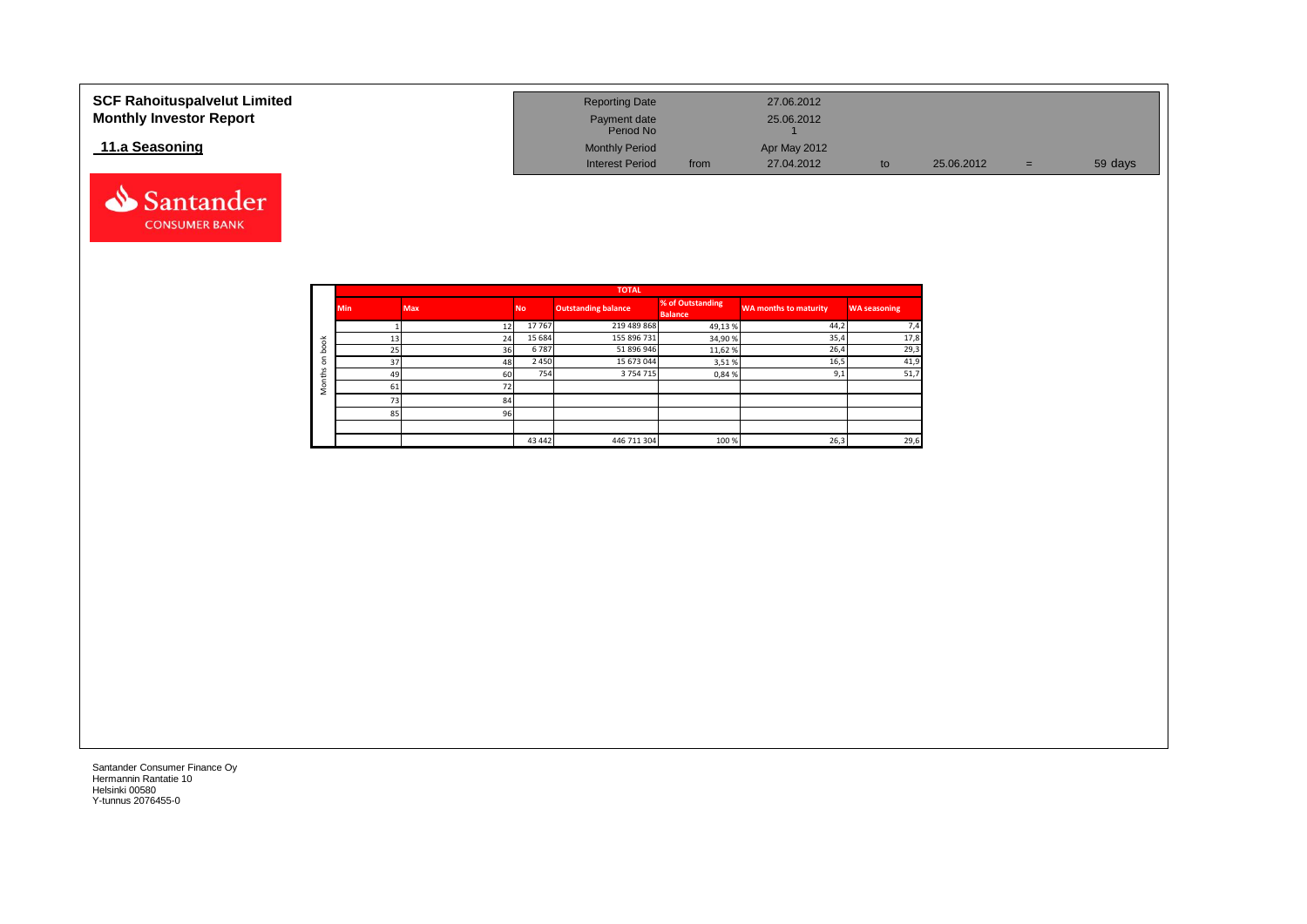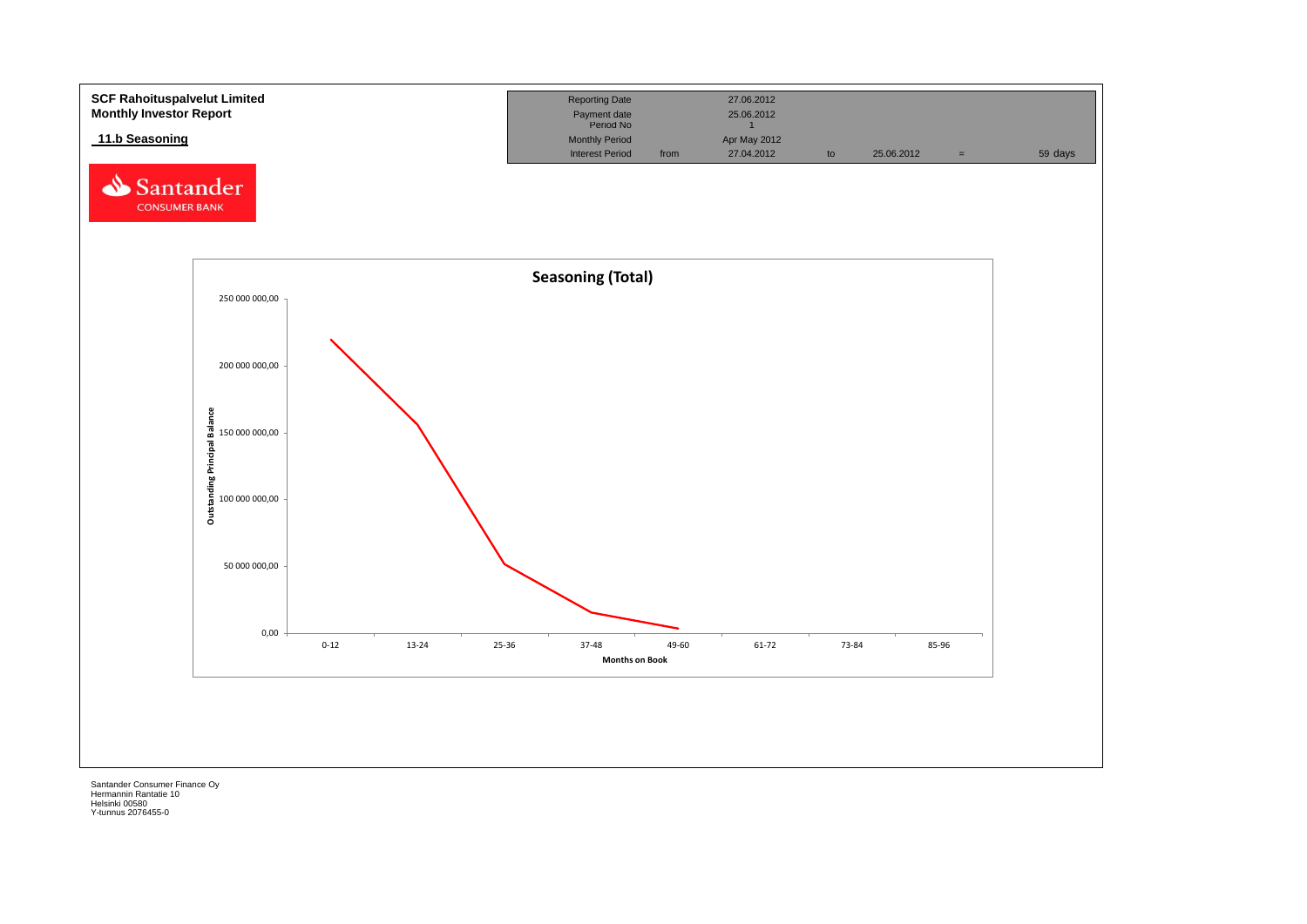| <b>SCF Rahoituspalvelut Limited</b><br><b>Monthly Investor Report</b> | <b>Reporting Date</b><br>Payment date<br>Period No |      | 27.06.2012<br>25.06.2012 |            |     |         |
|-----------------------------------------------------------------------|----------------------------------------------------|------|--------------------------|------------|-----|---------|
| 13.a Balloon Ioans                                                    | <b>Monthly Period</b>                              |      | Apr May 2012             |            |     |         |
|                                                                       | <b>Interest Period</b>                             | from | 27.04.2012               | 25.06.2012 | $=$ | 59 days |

┑

|                   |    |            | <b>TOTAL</b> |                            |                                    |                       |                     |  |  |  |  |  |  |  |
|-------------------|----|------------|--------------|----------------------------|------------------------------------|-----------------------|---------------------|--|--|--|--|--|--|--|
| ৯<br>∸.<br>Ñ<br>∽ | ⊴. | <b>Min</b> | <b>No</b>    | <b>Outstanding balance</b> | % of Outstanding<br><b>Balance</b> | WA months to maturity | <b>WA seasoning</b> |  |  |  |  |  |  |  |
| <b>Bo</b>         |    | Standard   | 35 739       | 308 956 476                | 69,16 %                            | 37,0                  | 14,7                |  |  |  |  |  |  |  |
| 꼳                 |    | Balloon    | 7703         | 137 754 828                | 30,84 %                            | 40,4                  | 16,3                |  |  |  |  |  |  |  |
| ء<br>ł            |    |            |              |                            |                                    |                       |                     |  |  |  |  |  |  |  |
|                   |    | Total      | 43 442       | 446 711 304                | 100 %                              | 38,7                  | 15,5                |  |  |  |  |  |  |  |

Santander Consumer Finance Oy Hermannin Rantatie 10 Helsinki 00580 Y-tunnus 2076455-0

Santander **CONSUMER BANK**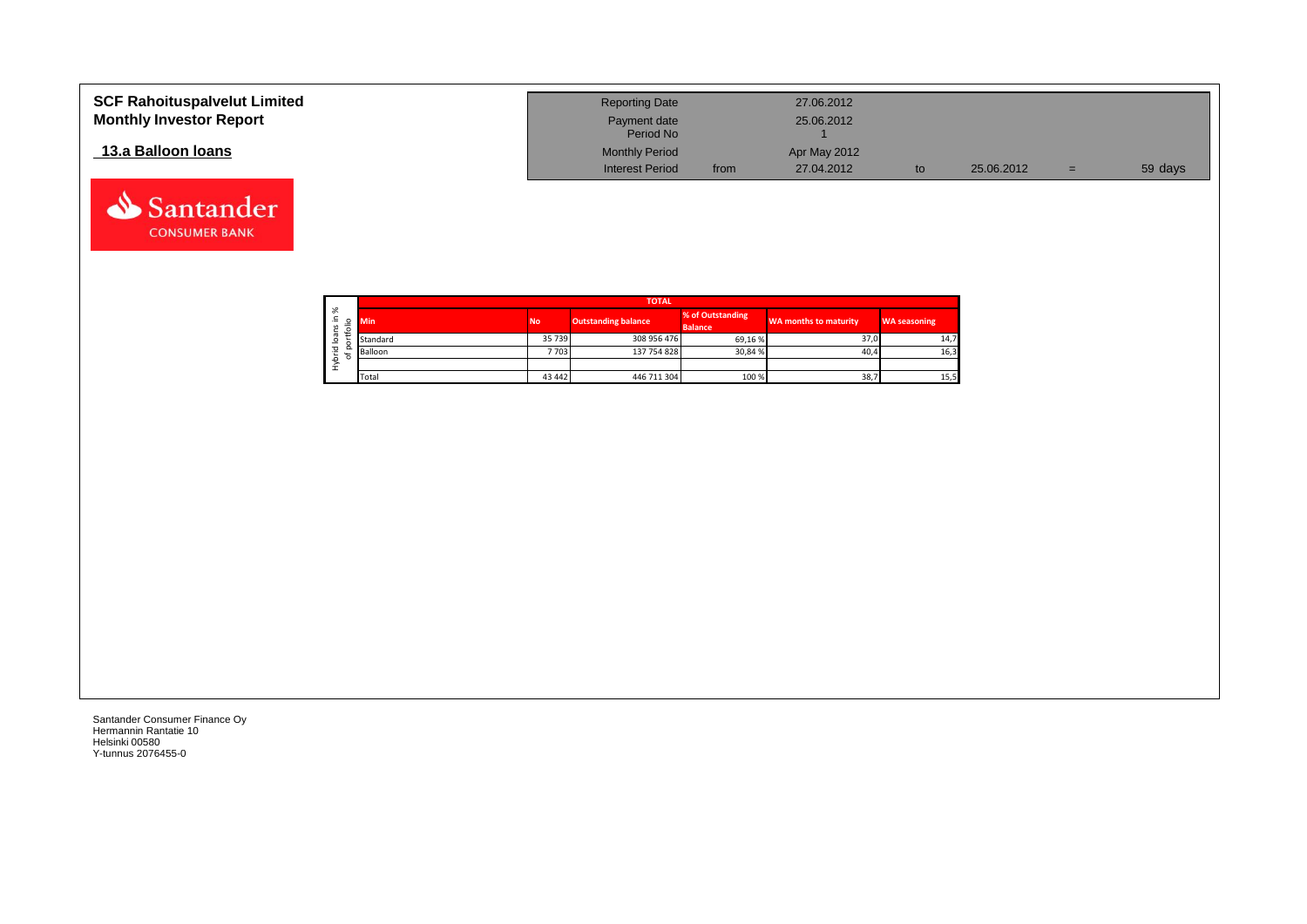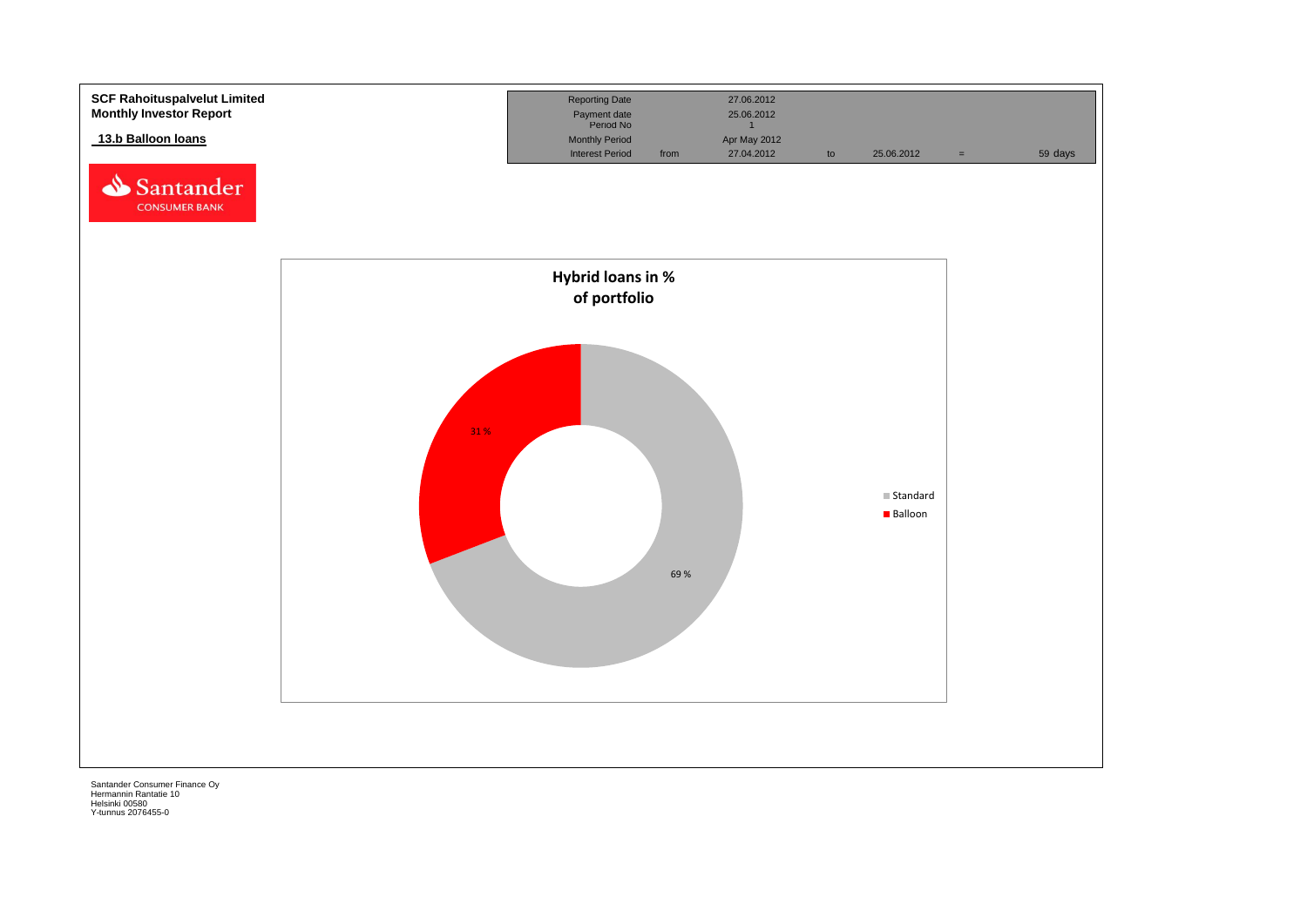#### **SCF Rahoituspalvelut Limited Monthly Investor Report**

## **14.a # loans per borrower**



| <b>Reporting Date</b>     |      | 27.06.2012   |    |            |     |         |
|---------------------------|------|--------------|----|------------|-----|---------|
| Payment date<br>Period No |      | 25.06.2012   |    |            |     |         |
| <b>Monthly Period</b>     |      | Apr May 2012 |    |            |     |         |
| <b>Interest Period</b>    | from | 27.04.2012   | to | 25.06.2012 | $=$ | 59 days |

|        |                              | <b>TOTAL</b>                   |                            |         |
|--------|------------------------------|--------------------------------|----------------------------|---------|
|        | <b>Total number of loans</b> | <b>Total number of debtors</b> | <b>Outstanding balance</b> | %       |
|        |                              | 42 5 11                        | 433 282 559                | 97,0%   |
|        |                              | 400                            | 11 260 913                 | 2,5%    |
| rower  |                              | 22                             | 1410387                    | 0,3%    |
| bori   |                              |                                | 133 684                    | 0,0%    |
| ğ      |                              |                                | 127 613                    | 0,0%    |
| loans  |                              |                                | 19 653                     | 0,0%    |
| $\ast$ |                              |                                | 111 062                    | 0,0%    |
|        | 37                           |                                | 365 434                    | 0,1%    |
|        |                              |                                |                            |         |
|        |                              |                                |                            |         |
|        | Total                        | 42 939                         | 446 711 304                | 100,00% |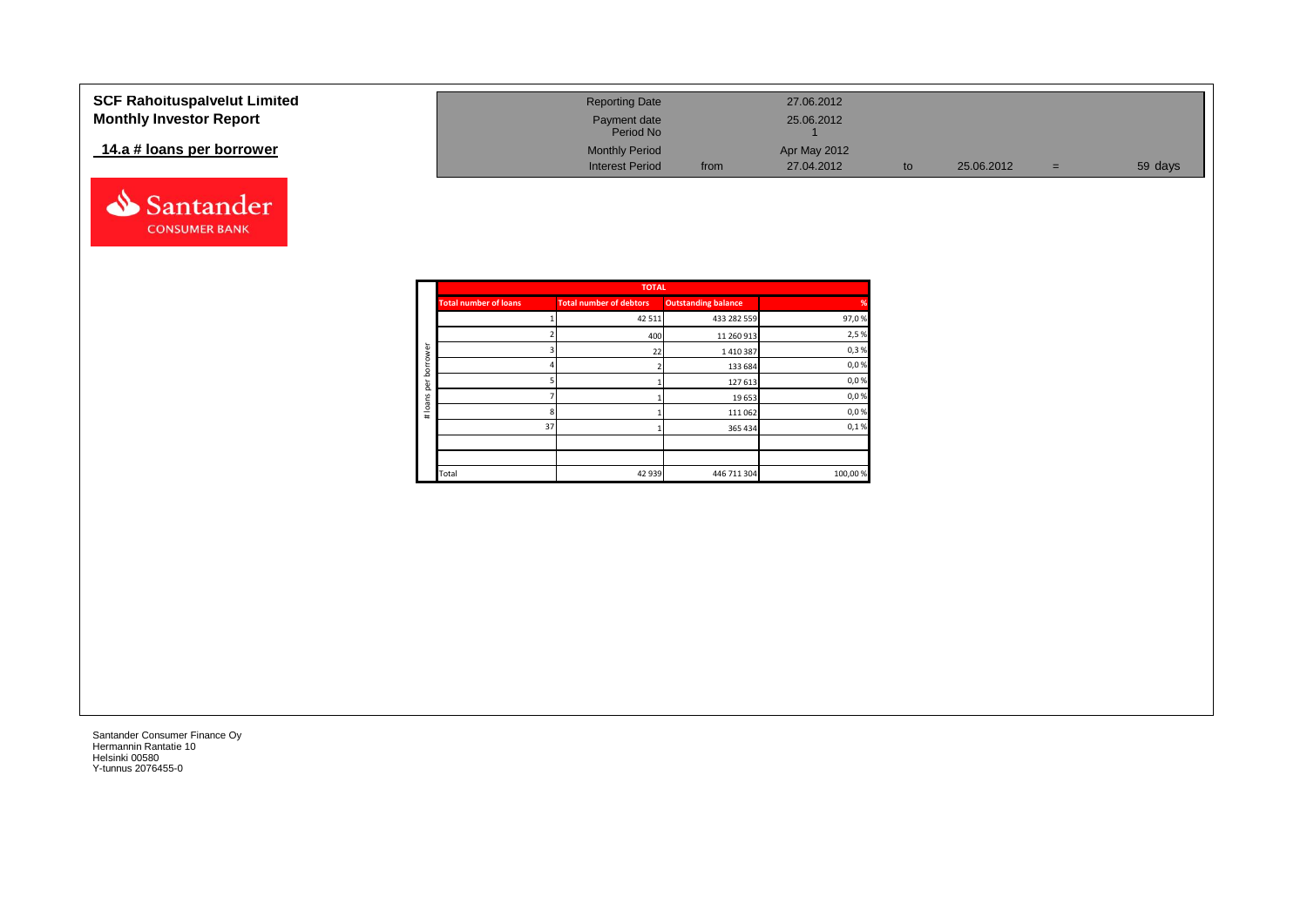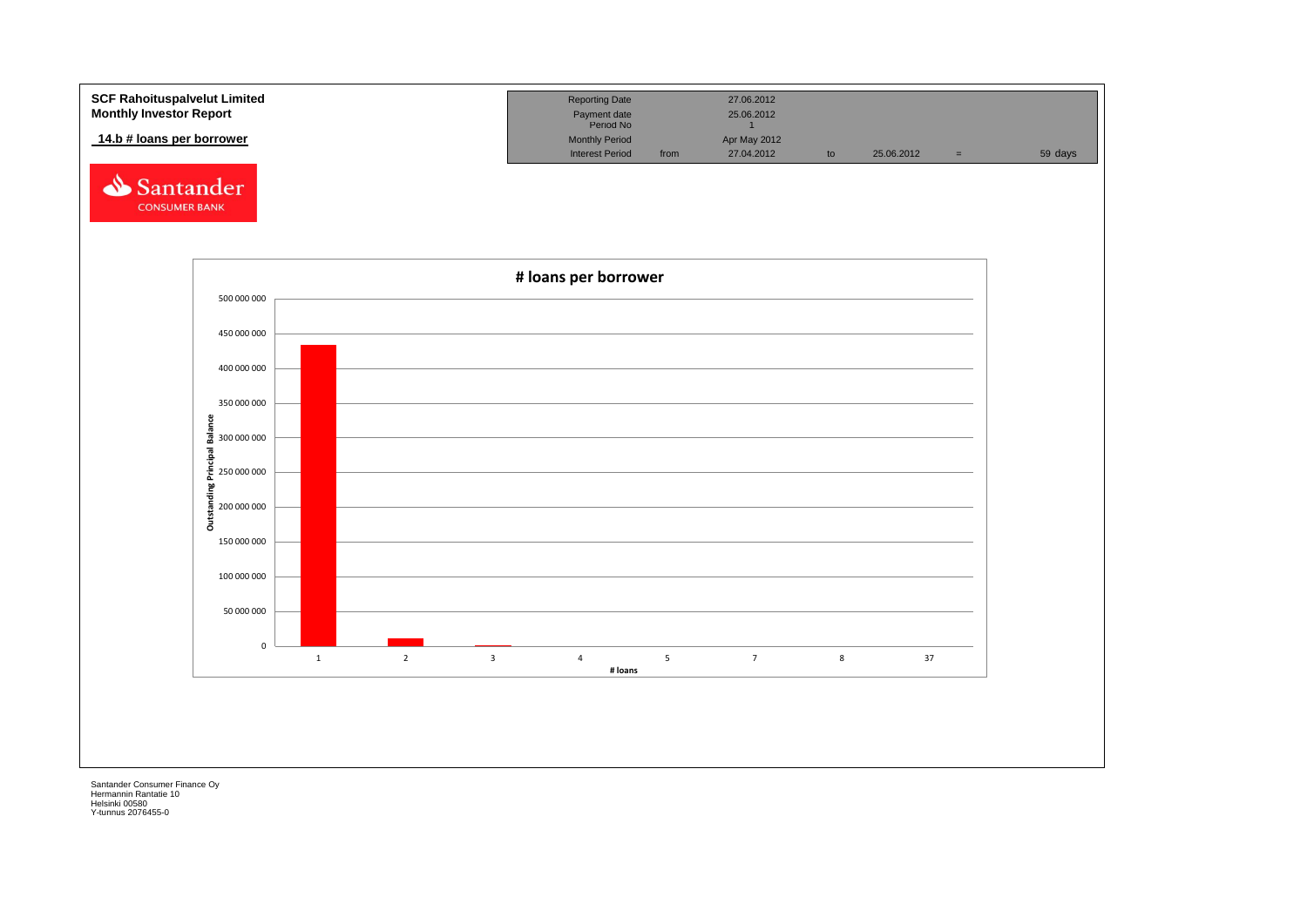| <b>SCF Rahoituspalvelut Limited</b> |
|-------------------------------------|
| <b>Monthly Investor Report</b>      |

## **15.a Amortization Profile**



| <b>SCF Rahoituspalvelut Limited</b> | <b>Reporting Date</b>     |      | 27.06.2012   |            |     |         |
|-------------------------------------|---------------------------|------|--------------|------------|-----|---------|
| <b>Monthly Investor Report</b>      | Payment date<br>Period No |      | 25.06.2012   |            |     |         |
| 15.a Amortization Profile           | <b>Monthly Period</b>     |      | Apr May 2012 |            |     |         |
|                                     | <b>Interest Period</b>    | from | 27.04.2012   | 25.06.2012 | $=$ | 59 days |

| <b>TOTAL</b>  |    |                        |                        |                     |                 |        |            |
|---------------|----|------------------------|------------------------|---------------------|-----------------|--------|------------|
| <b>Period</b> |    | <b>Opening Balance</b> | <b>Closing Balance</b> | <b>Amortization</b> | <b>Interest</b> | Yield  | Percentage |
|               |    |                        |                        |                     |                 |        |            |
|               |    | 446 711 304            | 434 510 365            | 12 200 939          | 1823 585        | 4,90%  | 97,27%     |
|               |    | 434 510 365            | 422 249 752            | 12 260 613          | 1774 020        | 4,90%  | 94,52%     |
|               |    | 422 249 752            | 409 939 883            | 12 309 869          | 1724 159        | 4,90%  | 91,77%     |
|               |    | 409 939 883            | 397 441 909            | 12 497 974          | 1674040         | 4,90%  | 88,97%     |
|               |    | 397 441 909            | 385 350 415            | 12 091 493          | 1622918         | 4,90%  | 86,26%     |
| periods)      |    | 385 350 415            | 373 421 646            | 11 928 770          | 1573823         | 4,90%  | 83,59%     |
|               |    | 373 421 646            | 361 441 552            | 11 980 094          | 1 5 2 5 5 2 7   | 4,90%  | 80,91%     |
| 20<br>(first  |    | 361 441 552            | 349 462 677            | 11978875            | 1 477 008       | 4,90%  | 78,23%     |
|               |    | 349 462 677            | 337 502 887            | 11 959 790          | 1 4 28 3 97     | 4,90%  | 75,55%     |
| profile       | 10 | 337 502 887            | 325 694 678            | 11 808 208          | 1 379 826       | 4,91%  | 72,91%     |
|               | 11 | 325 694 678            | 314 014 029            | 11 680 650          | 1 3 3 2 0 2 4   | 4,91%  | 70,29%     |
|               | 12 | 314 014 029            | 302 365 588            | 11 648 440          | 1 284 835       | 4,91%  | 67,69%     |
| Amortization  | 13 | 302 365 588            | 290 834 031            | 11 531 558          | 1 237 536       | 4,91%  | 65,11%     |
|               | 14 | 290 834 031            | 279 751 682            | 11 082 349          | 1 190 768       | 4,91%  | 62,62%     |
|               | 15 | 279 751 682            | 268 655 891            | 11 095 791          | 1 146 019       | 4,92%  | 60,14%     |
|               | 16 | 268 655 891            | 257 804 286            | 10 851 604          | 1 101 064       | 4,92%  | 57,71%     |
|               | 17 | 257 804 286            | 247 169 387            | 10 634 899          | 1057075         | 4,92%  | 55,33%     |
|               | 18 | 247 169 387            | 236 768 291            | 10 401 096          | 1014236         | 4,92%  | 53,00%     |
|               | 19 | 236 768 291            | 226 320 884            | 10 447 407          | 972 635         | 4,93%  | 50,66%     |
|               | 20 | 226 320 884            | 215 889 524            | 10 431 360          | 931 029         | 4,94 % | 48,33%     |
|               |    |                        |                        |                     |                 |        |            |
|               |    |                        |                        |                     |                 |        |            |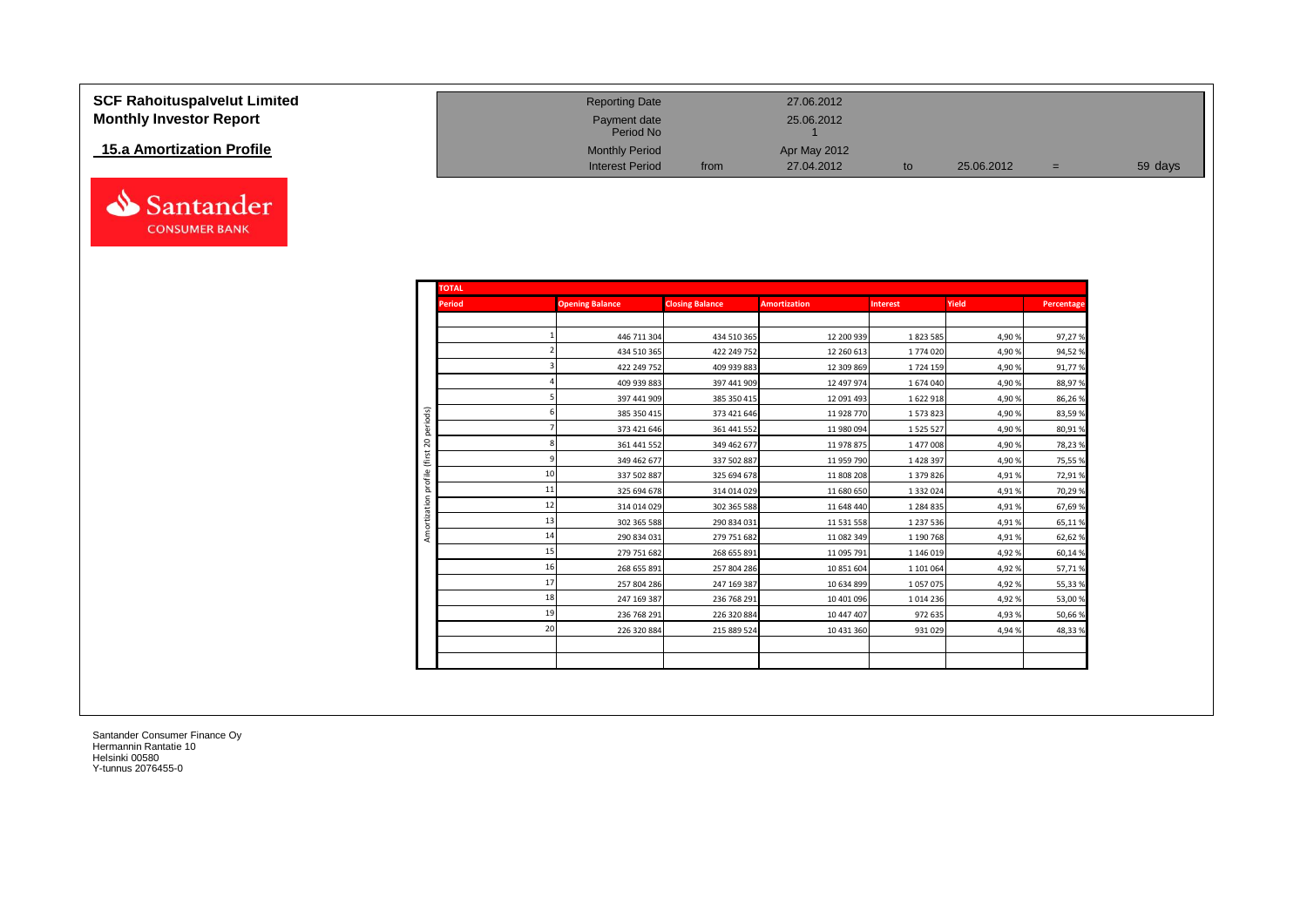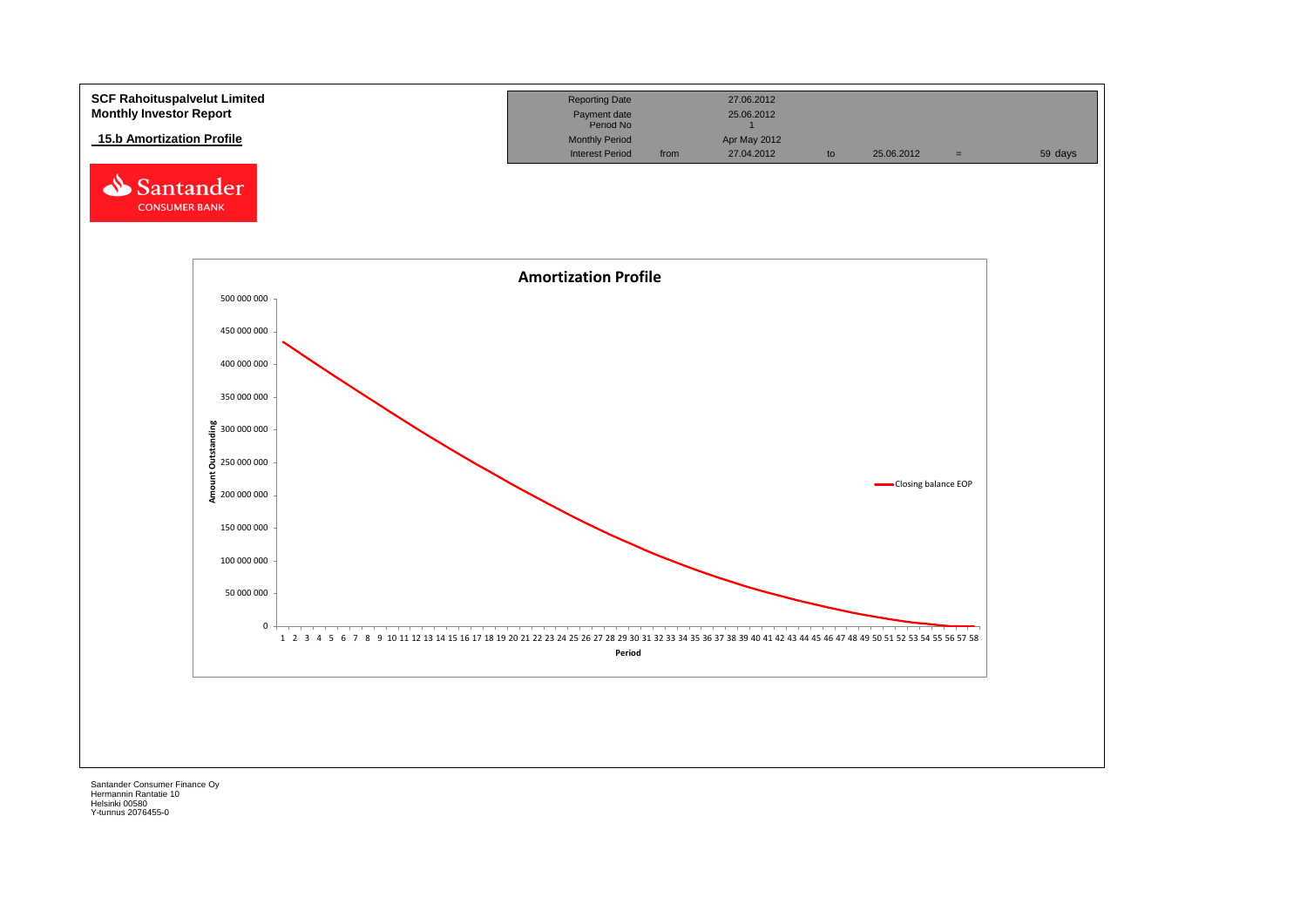| <b>SCF Rahoituspalvelut Limited</b> |                |               |           | <b>Reporting Date</b>            |                        | 27.06.2012                 |    |            |     |         |
|-------------------------------------|----------------|---------------|-----------|----------------------------------|------------------------|----------------------------|----|------------|-----|---------|
| <b>Monthly Investor Report</b>      |                |               |           | Payment date<br>Period No        |                        | 25.06.2012<br>$\mathbf{1}$ |    |            |     |         |
| 16.a Payment Holidays               |                |               |           | <b>Monthly Period</b>            |                        | Apr May 2012               |    |            |     |         |
|                                     |                |               |           | <b>Interest Period</b>           | from                   | 27.04.2012                 | to | 25.06.2012 | $=$ | 59 days |
| Santander                           |                |               |           |                                  |                        |                            |    |            |     |         |
| <b>CONSUMER BANK</b>                |                |               |           |                                  |                        |                            |    |            |     |         |
|                                     |                |               |           |                                  |                        |                            |    |            |     |         |
|                                     |                | <b>TOTAL</b>  |           |                                  |                        |                            |    |            |     |         |
|                                     |                | <b>Period</b> | <b>No</b> | <b>Number of periods granted</b> | <b>Sum of Payments</b> |                            |    |            |     |         |
|                                     |                | 2012 05       | 181       | 248                              | 2 124 992              |                            |    |            |     |         |
|                                     |                |               |           |                                  |                        |                            |    |            |     |         |
|                                     |                |               |           |                                  |                        |                            |    |            |     |         |
|                                     |                |               |           |                                  |                        |                            |    |            |     |         |
|                                     |                |               |           |                                  |                        |                            |    |            |     |         |
|                                     | Paymet Holiday |               |           |                                  |                        |                            |    |            |     |         |
|                                     |                |               |           |                                  |                        |                            |    |            |     |         |
|                                     |                |               |           |                                  |                        |                            |    |            |     |         |
|                                     |                |               |           |                                  |                        |                            |    |            |     |         |
|                                     |                |               |           |                                  |                        |                            |    |            |     |         |
|                                     |                |               |           |                                  |                        |                            |    |            |     |         |
|                                     |                |               |           |                                  |                        |                            |    |            |     |         |
|                                     |                | Total         | 181       | 248                              | 2 124 992              |                            |    |            |     |         |
|                                     |                |               |           |                                  |                        |                            |    |            |     |         |
|                                     |                |               |           |                                  |                        |                            |    |            |     |         |
|                                     |                |               |           |                                  |                        |                            |    |            |     |         |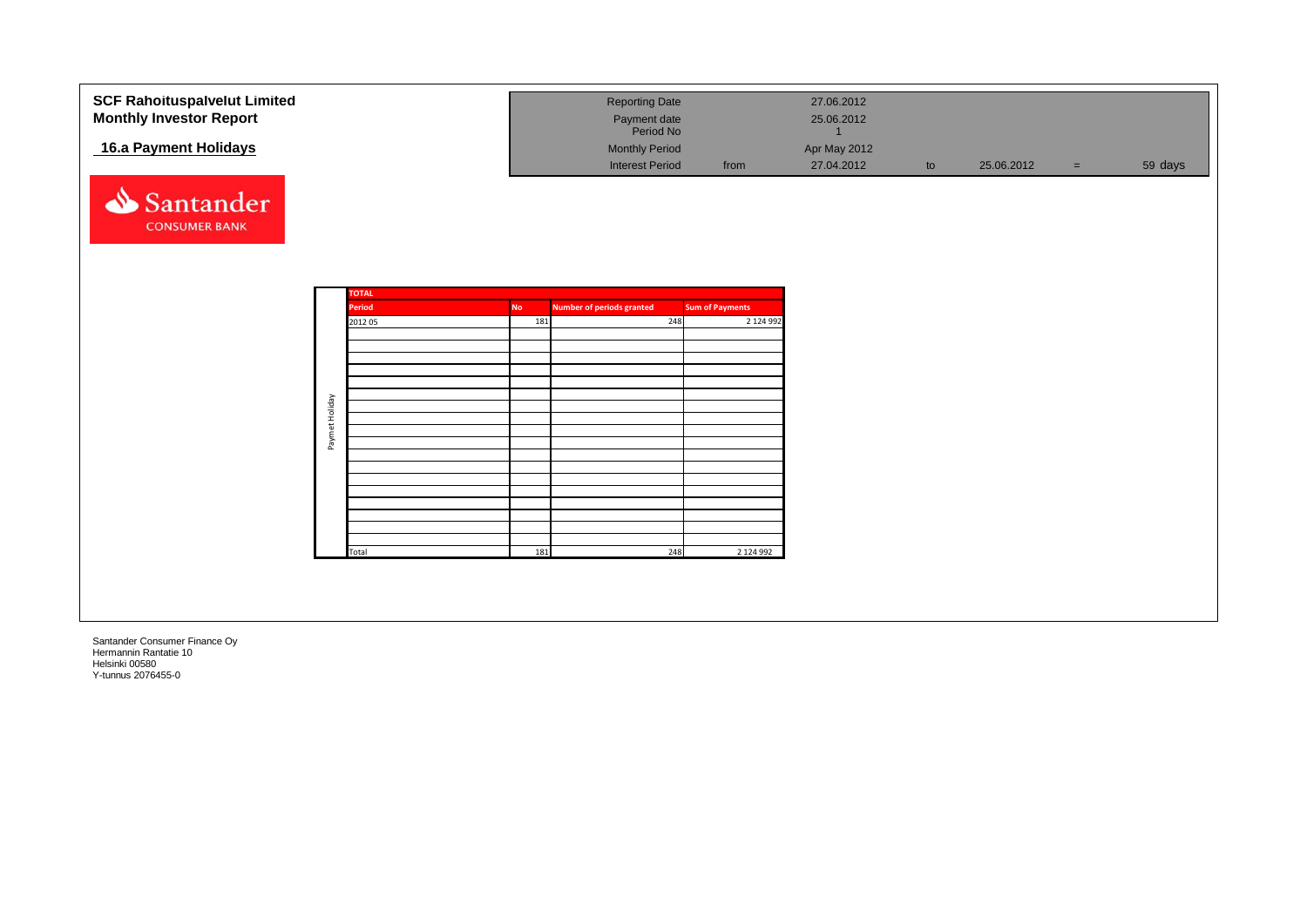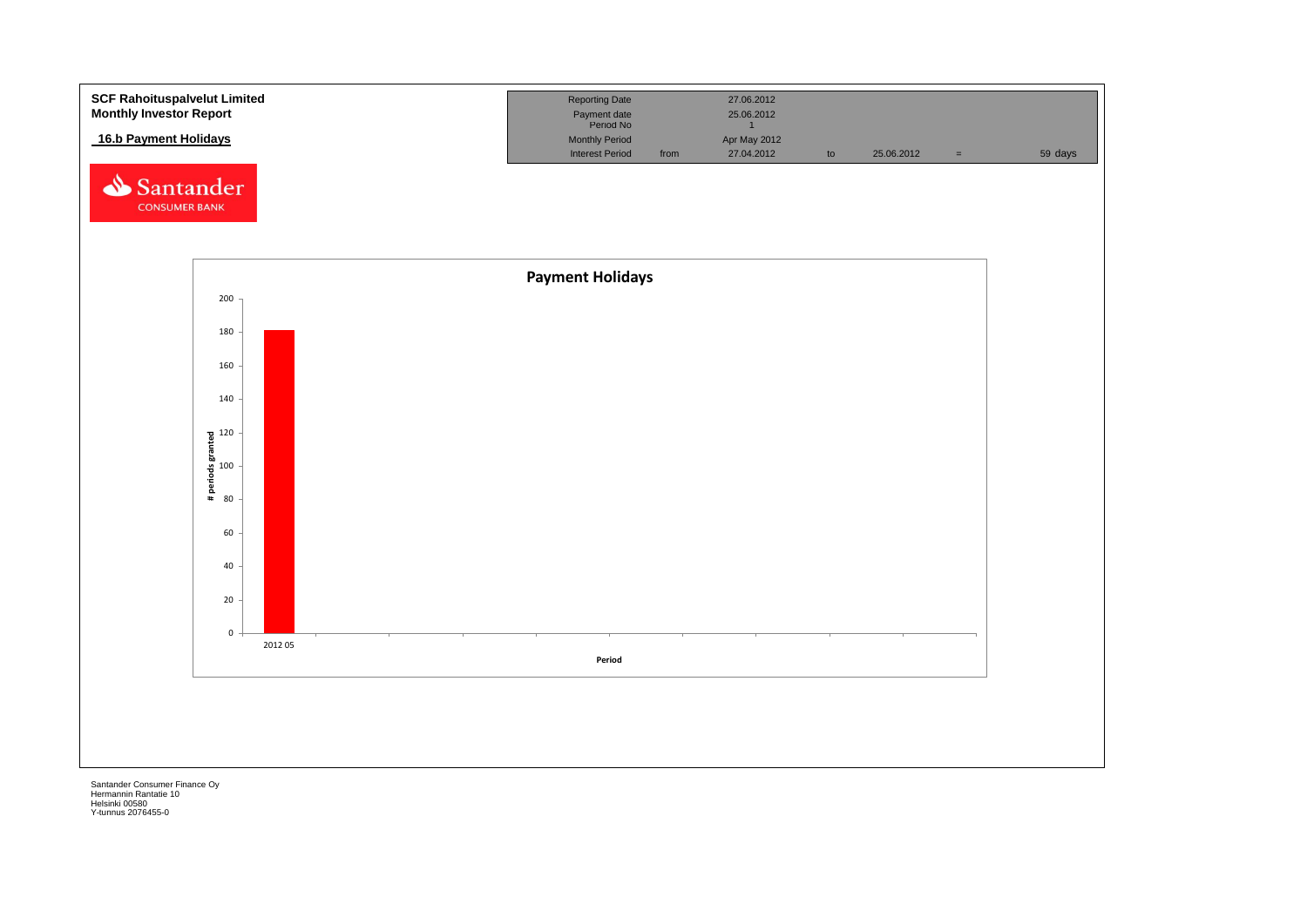| <b>SCF Rahoituspalvelut Limited</b><br><b>Monthly Investor Report</b> |              |              |                | <b>Reporting Date</b><br>Payment date<br>Period No |      | 27.06.2012<br>25.06.2012   |    |            |     |         |
|-----------------------------------------------------------------------|--------------|--------------|----------------|----------------------------------------------------|------|----------------------------|----|------------|-----|---------|
| 17.a Restructured Loans                                               |              |              |                | <b>Monthly Period</b><br><b>Interest Period</b>    | from | Apr May 2012<br>27.04.2012 | to | 25.06.2012 | $=$ | 59 days |
| Santander<br><b>CONSUMER BANK</b>                                     |              |              |                |                                                    |      |                            |    |            |     |         |
|                                                                       |              | <b>TOTAL</b> |                |                                                    |      |                            |    |            |     |         |
|                                                                       |              | Period       | <b>No</b>      | <b>Outstanding Balance</b>                         |      |                            |    |            |     |         |
|                                                                       |              | 2012 05      | $\Omega$       |                                                    |      |                            |    |            |     |         |
|                                                                       |              |              |                |                                                    |      |                            |    |            |     |         |
|                                                                       |              |              |                |                                                    |      |                            |    |            |     |         |
|                                                                       |              |              |                |                                                    |      |                            |    |            |     |         |
|                                                                       |              |              |                |                                                    |      |                            |    |            |     |         |
|                                                                       |              |              |                |                                                    |      |                            |    |            |     |         |
|                                                                       | Restructured |              |                |                                                    |      |                            |    |            |     |         |
|                                                                       |              |              |                |                                                    |      |                            |    |            |     |         |
|                                                                       |              |              |                |                                                    |      |                            |    |            |     |         |
|                                                                       |              |              |                |                                                    |      |                            |    |            |     |         |
|                                                                       |              |              |                |                                                    |      |                            |    |            |     |         |
|                                                                       |              |              |                |                                                    |      |                            |    |            |     |         |
|                                                                       |              |              |                |                                                    |      |                            |    |            |     |         |
|                                                                       |              |              |                |                                                    |      |                            |    |            |     |         |
|                                                                       |              | Total        | $\overline{0}$ | $\sim$                                             |      |                            |    |            |     |         |
|                                                                       |              |              |                |                                                    |      |                            |    |            |     |         |
|                                                                       |              |              |                |                                                    |      |                            |    |            |     |         |
|                                                                       |              |              |                |                                                    |      |                            |    |            |     |         |
|                                                                       |              |              |                |                                                    |      |                            |    |            |     |         |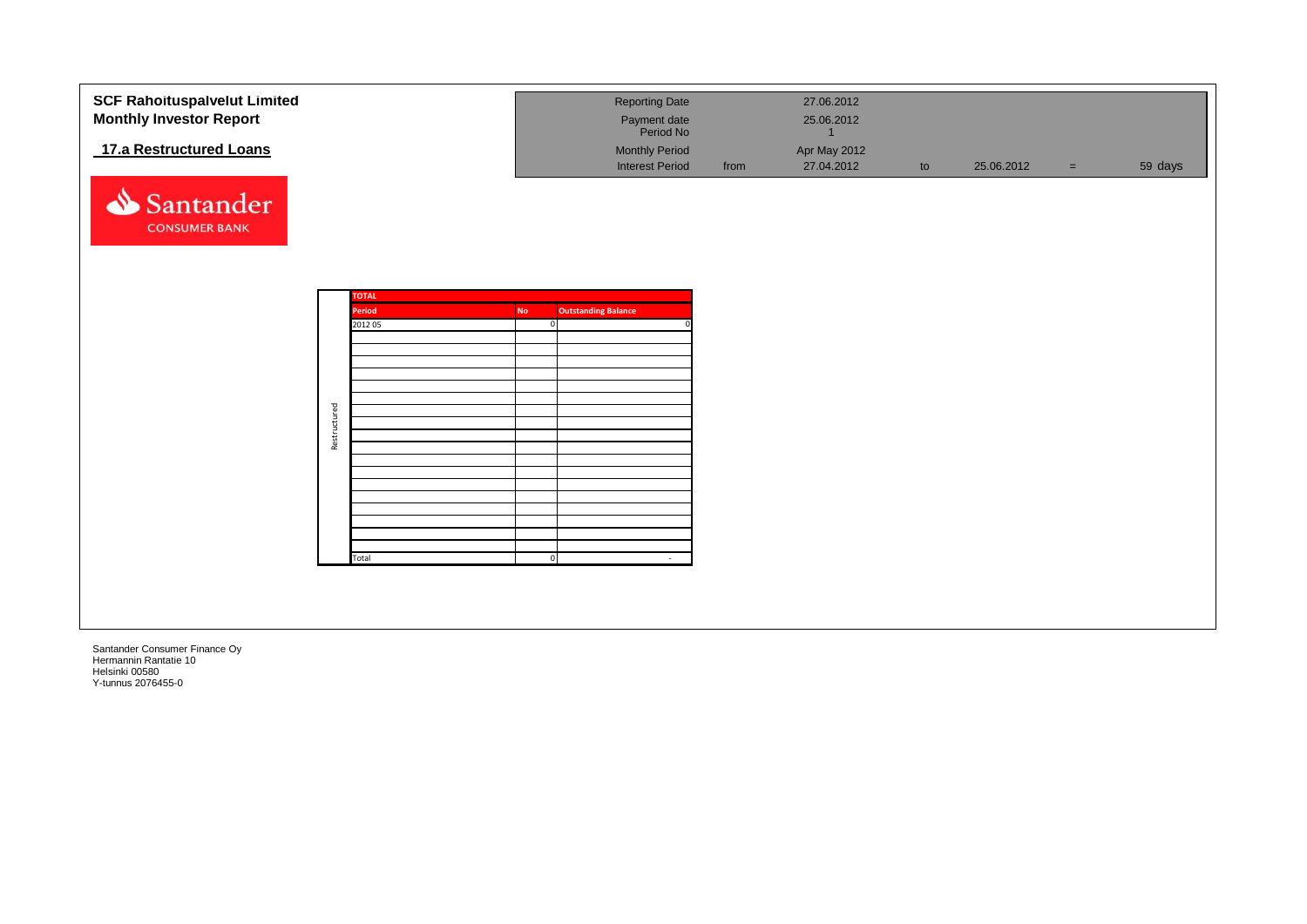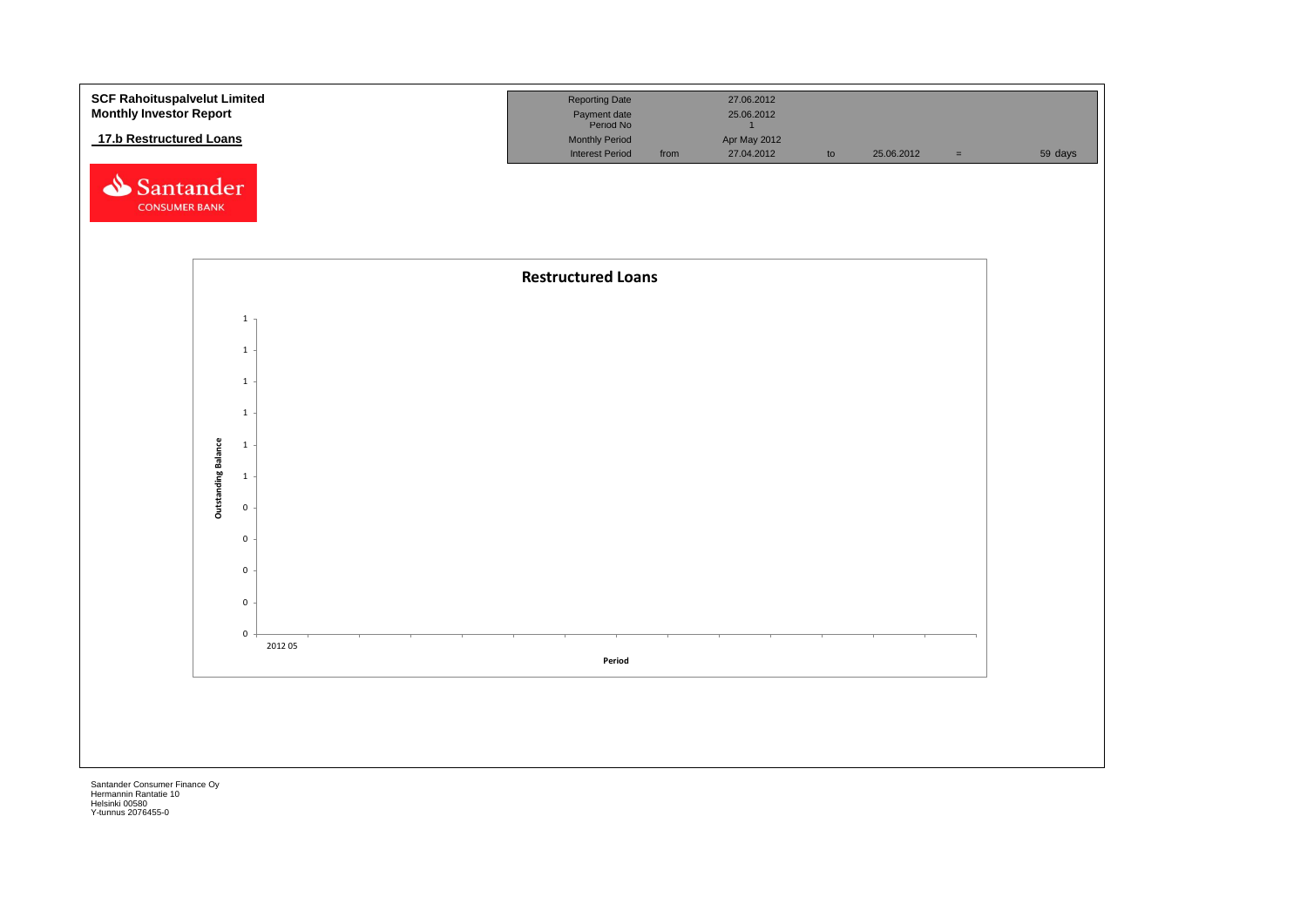| <b>SCF Rahoituspalvelut Limited</b> | <b>Reporting Date</b>     |      | 27.06.2012   |    |            |     |         |
|-------------------------------------|---------------------------|------|--------------|----|------------|-----|---------|
| <b>Monthly Investor Report</b>      | Payment date<br>Period No |      | 25.06.2012   |    |            |     |         |
| 18. Defaults, recoveries and loss   | <b>Monthly Period</b>     |      | Apr May 2012 |    |            |     |         |
|                                     | <b>Interest Period</b>    | from | 27.04.2012   | to | 25.06.2012 | $=$ | 59 days |



|                        |                                 | Recovery<br>Quarter |                   | 20122                     |             |                              | 20123 |      |                              | 20124 |      |
|------------------------|---------------------------------|---------------------|-------------------|---------------------------|-------------|------------------------------|-------|------|------------------------------|-------|------|
| <b>Default Quarter</b> | <b>Default</b><br><b>Amount</b> | No Of Loans         | <b>Recoveries</b> | Cum.<br><b>Recoveries</b> | <b>Loss</b> | <b>Recoveries Recoveries</b> | Cum.' | Loss | <b>Recoveries Recoveries</b> | Cum.' | Loss |
|                        |                                 |                     |                   |                           |             |                              |       |      |                              |       |      |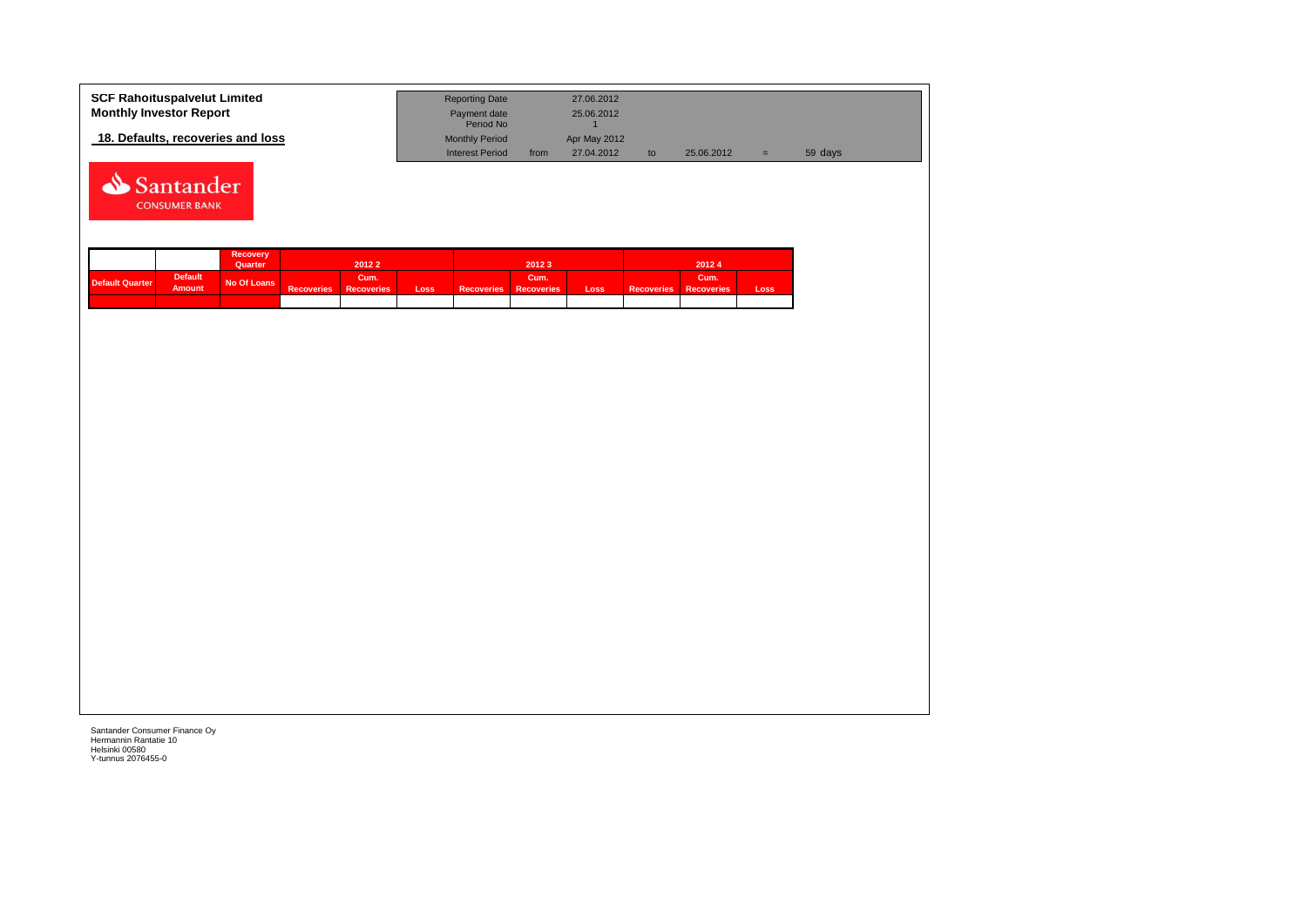| <b>SCF Rahoituspalvelut Limited</b>                |                          | <b>Reporting Date</b>          | 27.06.2012   |    |            |     |         |
|----------------------------------------------------|--------------------------|--------------------------------|--------------|----|------------|-----|---------|
| <b>Monthly Investor Report</b>                     |                          | Payment date                   | 25.06.2012   |    |            |     |         |
|                                                    |                          | Period No                      | $\mathbf{1}$ |    |            |     |         |
| 19. Priority of Payments                           |                          | <b>Monthly Period</b>          | Apr May 2012 |    |            |     |         |
|                                                    |                          | <b>Interest Period</b><br>from | 27.04.2012   | to | 25.06.2012 | $=$ | 59 days |
| Santander<br><b>CONSUMER BANK</b>                  |                          |                                |              |    |            |     |         |
| <b>Purchaser Priority of Payments</b>              |                          |                                |              |    |            |     |         |
| Purchaser Available Distribution Amount            | $+$                      | 39 027 529,28 EUR              |              |    |            |     |         |
| Senior Expenses                                    |                          | 1 291,67 EUR                   |              |    |            |     |         |
| Servicing Fee                                      |                          | 387 149,80 EUR                 |              |    |            |     |         |
| Interest on Loan to Issuer                         |                          | 3 389 791,81 EUR               |              |    |            |     |         |
| Principal on Loan to Issuer                        | $\overline{\phantom{a}}$ | 35 249 296,00 EUR              |              |    |            |     |         |
| Principal on Purchaser Subordinated Loan           |                          | <b>EUR</b><br>$\sim$           |              |    |            |     |         |
| <b>Issuer Priority of Payments</b>                 |                          |                                |              |    |            |     |         |
| <b>Issuer Available Distribution Amount</b>        | $\ddot{}$                | 46 018 949,75 EUR              |              |    |            |     |         |
| Senior Expenses                                    |                          | 1 083,34 EUR                   |              |    |            |     |         |
| Net Swap Payments                                  |                          | <b>EUR</b><br>$\sim$           |              |    |            |     |         |
| Interest Notes Class A                             | $\overline{\phantom{a}}$ | 1 006 070,00 EUR               |              |    |            |     |         |
| Payments to Liquidity Provider                     | $\overline{\phantom{a}}$ | <b>EUR</b><br>$\sim$           |              |    |            |     |         |
| Principal Payments on Class A                      |                          | 35 249 296,00 EUR              |              |    |            |     |         |
| Interest Notes Class B                             |                          | 211 542,00 EUR                 |              |    |            |     |         |
| Principal Payments Class B                         |                          | <b>EUR</b><br>$\sim$           |              |    |            |     |         |
| Payments to Reserve Fund                           |                          | 7 229 385,00 EUR               |              |    |            |     |         |
| Interest Issuer Subordinated Loan                  |                          | 41 764,76 EUR                  |              |    |            |     |         |
| Principal Issuer Subordinated Loan                 |                          | <b>EUR</b>                     |              |    |            |     |         |
| <b>Termination Payment Swap Counterparty</b>       |                          | <b>EUR</b><br>$\blacksquare$   |              |    |            |     |         |
| Payment to Purchaser                               |                          | 2 279 808,65 EUR               |              |    |            |     |         |
|                                                    |                          |                                |              |    |            |     |         |
| <b>Purchaser Priority of Payments: Second Pass</b> |                          |                                |              |    |            |     |         |
| Available Distribution Amount                      | $^{+}$                   | 2 279 808,65 EUR               |              |    |            |     |         |
| Servicer Advance Fund Replenishment                | $\overline{\phantom{a}}$ | <b>EUR</b><br>$\sim 100$       |              |    |            |     |         |
| Interest on Purchaser Subordinated Loan (SAF)      | $\sim$                   | 577,71 EUR                     |              |    |            |     |         |
| Principal on Purchaser Subordinated Loan (SAF)     |                          | <b>EUR</b><br>$\blacksquare$   |              |    |            |     |         |
| Payment of residual funds to Seller                | $\equiv$                 | 2 279 230,94 EUR               |              |    |            |     |         |
|                                                    |                          |                                |              |    |            |     |         |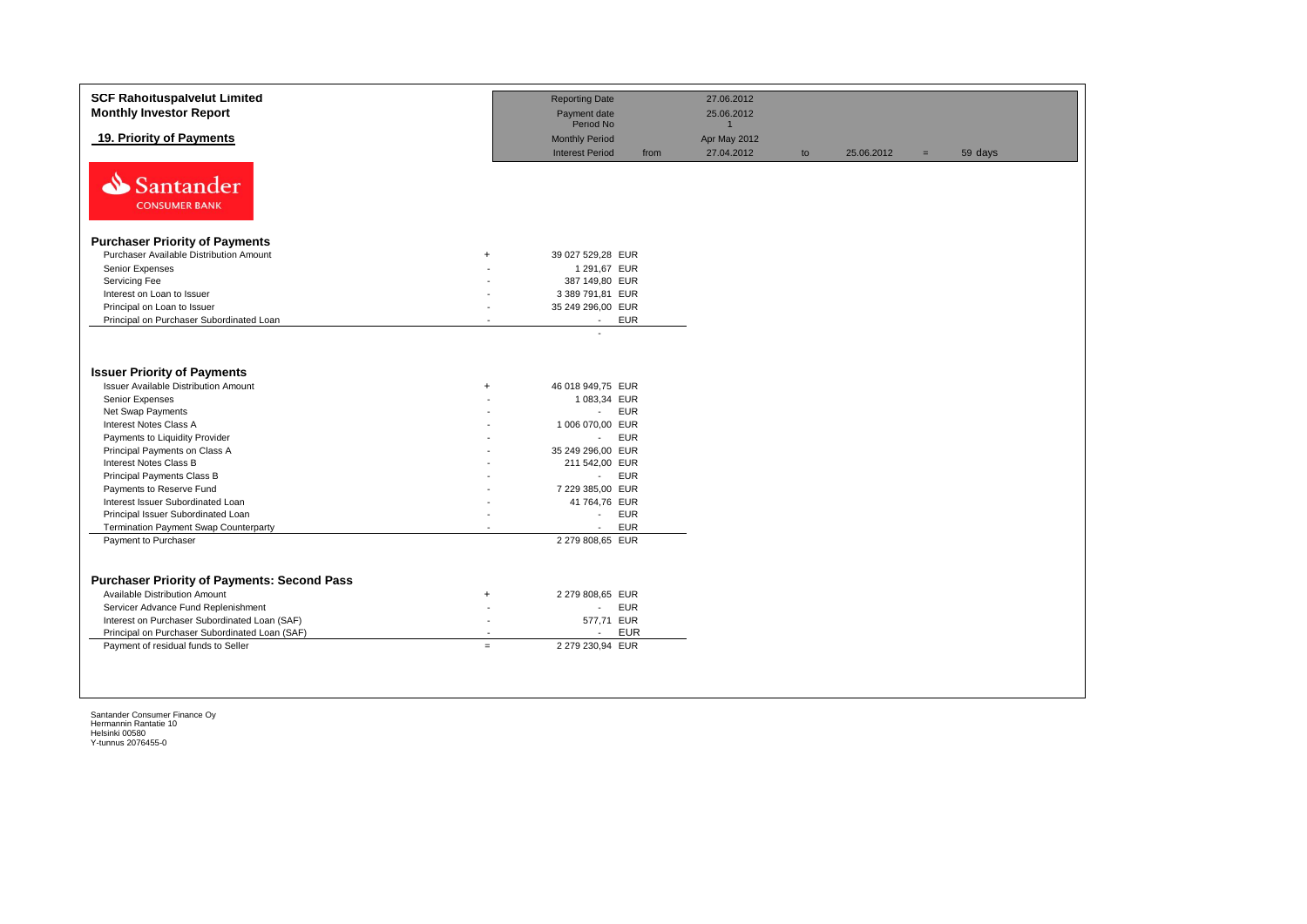| <b>SCF Rahoituspalvelut Limited</b><br><b>Monthly Investor Report</b><br><b>20. Transaction Costs</b><br>Santander<br><b>CONSUMER BANK</b> |                      | <b>Reporting Date</b><br>Payment date<br>Period No<br><b>Monthly Period</b><br><b>Interest Period</b><br>from | 27.06.2012<br>25.06.2012<br>Apr May 2012<br>27.04.2012 | 25.06.2012<br>to | 59 days<br>$=$ |
|--------------------------------------------------------------------------------------------------------------------------------------------|----------------------|---------------------------------------------------------------------------------------------------------------|--------------------------------------------------------|------------------|----------------|
| <b>Transaction Costs</b>                                                                                                                   | <b>All Notes</b>     | <b>Class A</b>                                                                                                | <b>Class B</b>                                         |                  |                |
| Senior Expenses                                                                                                                            | 1 291,67 EUR         |                                                                                                               |                                                        |                  |                |
| Interest accrued for the Period                                                                                                            | 1 217 612,00 EUR     | 1 006 070,00 EUR                                                                                              | 211 542,00 EUR                                         |                  |                |
| Cumulative Interest accrued                                                                                                                | 1 217 612.00 EUR     | 1 006 070,00 EUR                                                                                              | 211 542,00 EUR                                         |                  |                |
| <b>Interest Payments</b>                                                                                                                   | 1 217 612,00 EUR     | 1 006 070,00 EUR                                                                                              | 211 542,00 EUR                                         |                  |                |
| <b>Cumulative Interest Payments</b>                                                                                                        | 1 217 612,00 EUR     | 1 006 070,00 EUR                                                                                              | 211 542,00 EUR                                         |                  |                |
| Interest accrued on Subordinated Loans for the Period                                                                                      | 42 342,47 EUR        |                                                                                                               |                                                        |                  |                |
| Cumulative Interest accrued on Subordinated Loans                                                                                          | 42 342,47 EUR        |                                                                                                               |                                                        |                  |                |
| Interest Payments on Subordinated Loans                                                                                                    | 42 342,47 EUR        |                                                                                                               |                                                        |                  |                |
| Cumulative Interest Payments on Subordinated Loans                                                                                         | 42 342,47 EUR        |                                                                                                               |                                                        |                  |                |
| Unpaid Interest for the Period                                                                                                             | <b>EUR</b>           |                                                                                                               |                                                        |                  |                |
| <b>Cumulative Unpaid Interest</b>                                                                                                          | <b>EUR</b><br>$\sim$ |                                                                                                               |                                                        |                  |                |
|                                                                                                                                            |                      |                                                                                                               |                                                        |                  |                |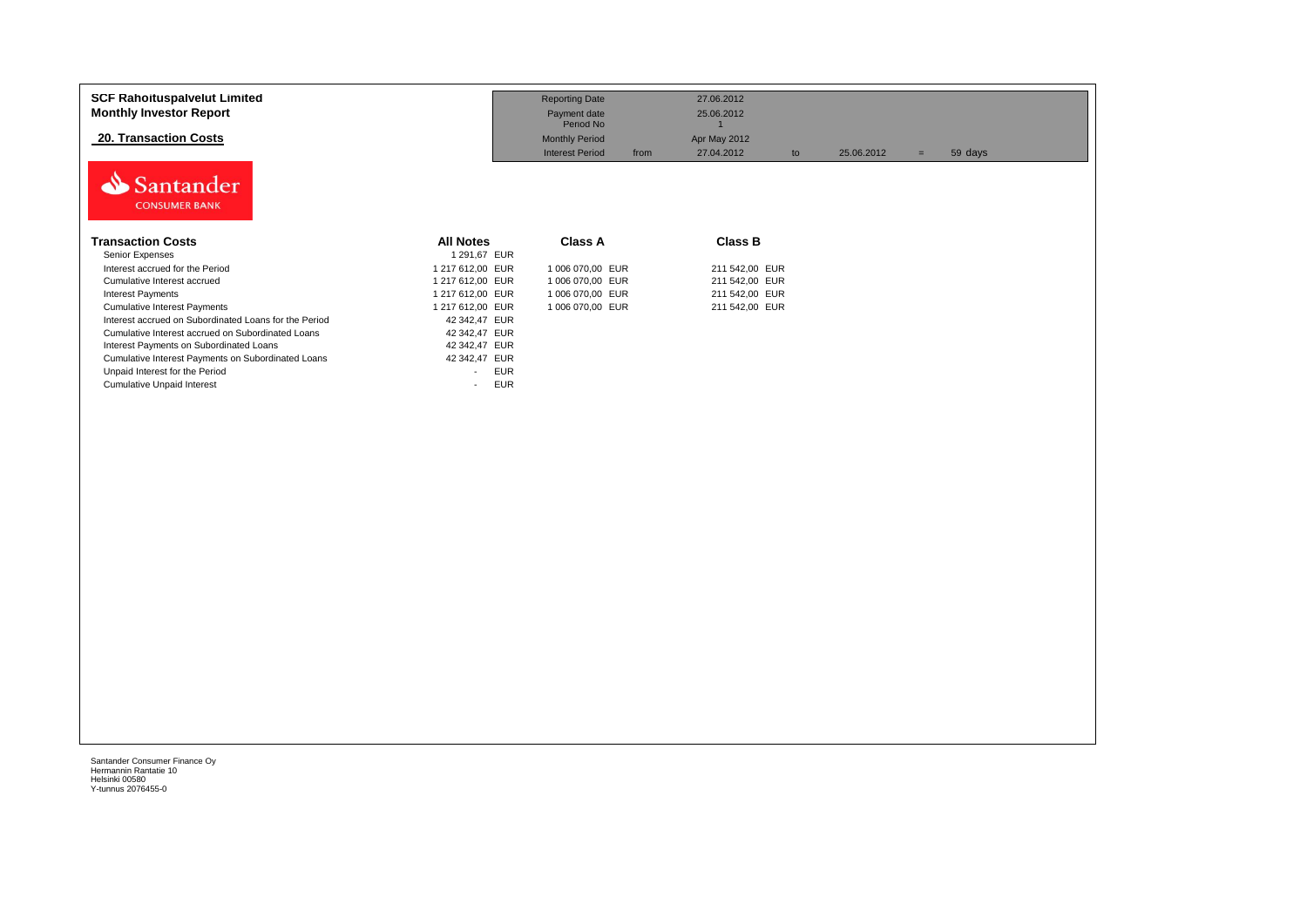| <b>SCF Rahoituspalvelut Limited</b>                         |                                   | <b>Reporting Date</b>     |      | 27.06.2012     |    |            |     |         |
|-------------------------------------------------------------|-----------------------------------|---------------------------|------|----------------|----|------------|-----|---------|
| <b>Monthly Investor Report</b>                              |                                   |                           |      | 25.06.2012     |    |            |     |         |
|                                                             |                                   | Payment date<br>Period No |      | $\overline{1}$ |    |            |     |         |
| 21. Swap Counterparty Data                                  |                                   | <b>Monthly Period</b>     |      | Apr May 2012   |    |            |     |         |
|                                                             |                                   | <b>Interest Period</b>    | from | 27.04.2012     | to | 25.06.2012 | $=$ | 59 days |
| Santander<br><b>CONSUMER BANK</b>                           |                                   |                           |      |                |    |            |     |         |
| <b>Swap Counterparty Data</b><br>Swap Counterparty Provider | Banco Santander SA                |                           |      |                |    |            |     |         |
| Swap Rating Trigger Breach                                  | yes                               |                           |      |                |    |            |     |         |
|                                                             |                                   |                           |      |                |    |            |     |         |
| <b>Swap Data</b>                                            |                                   |                           |      |                |    |            |     |         |
| Swap Type                                                   | Fixed Floating Interest Rate Swap |                           |      |                |    |            |     |         |
| Swap Average Performing Balance                             | 464 334 480,86 EUR                |                           |      |                |    |            |     |         |
| 1M Euribor (Notes, Swap)                                    | 0,5250 %                          |                           |      |                |    |            |     |         |
| Gross Amount Due to Swap Counterparty                       | 3 391 083,48 EUR                  |                           |      |                |    |            |     |         |
| Gross Amount Due from Swap Counterparty                     | 3 516 927,52 EUR                  |                           |      |                |    |            |     |         |
| Net Amount Due to Swap Counterparty                         | -125 844,04 EUR                   |                           |      |                |    |            |     |         |
|                                                             |                                   |                           |      |                |    |            |     |         |
|                                                             |                                   |                           |      |                |    |            |     |         |
|                                                             |                                   |                           |      |                |    |            |     |         |
|                                                             |                                   |                           |      |                |    |            |     |         |
|                                                             |                                   |                           |      |                |    |            |     |         |
|                                                             |                                   |                           |      |                |    |            |     |         |
|                                                             |                                   |                           |      |                |    |            |     |         |
|                                                             |                                   |                           |      |                |    |            |     |         |
|                                                             |                                   |                           |      |                |    |            |     |         |
|                                                             |                                   |                           |      |                |    |            |     |         |
|                                                             |                                   |                           |      |                |    |            |     |         |
|                                                             |                                   |                           |      |                |    |            |     |         |
|                                                             |                                   |                           |      |                |    |            |     |         |
|                                                             |                                   |                           |      |                |    |            |     |         |
|                                                             |                                   |                           |      |                |    |            |     |         |
|                                                             |                                   |                           |      |                |    |            |     |         |
|                                                             |                                   |                           |      |                |    |            |     |         |
|                                                             |                                   |                           |      |                |    |            |     |         |
|                                                             |                                   |                           |      |                |    |            |     |         |
|                                                             |                                   |                           |      |                |    |            |     |         |
|                                                             |                                   |                           |      |                |    |            |     |         |